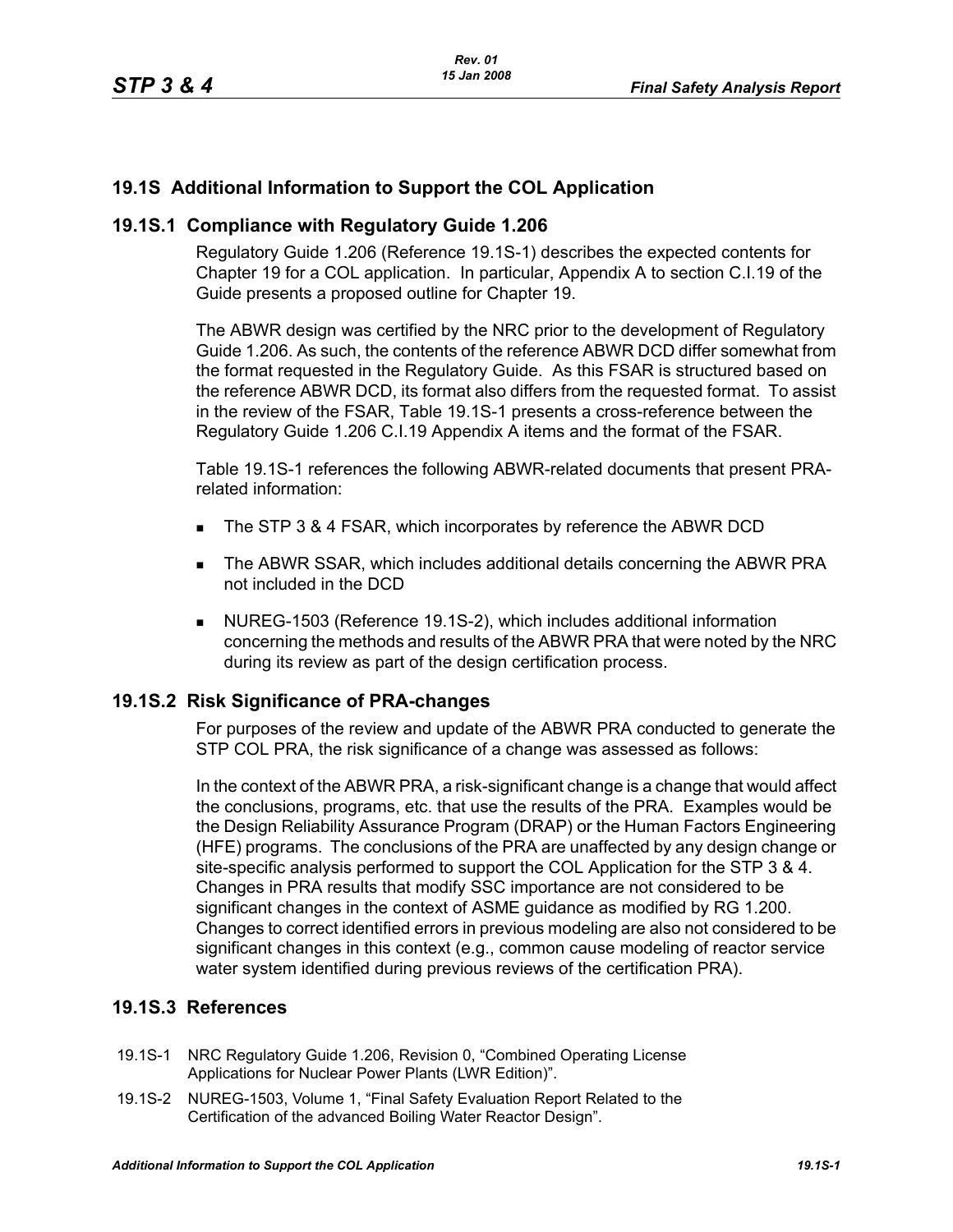|                                            |                                                         | Table 19.1S-1 Cross-Reference to Regulatory Guide 1.206 Requirements                                                                                                                                                 |                                                                                                                                                                                                                                                                                                                                                                                                                                                                                                                                                                          |
|--------------------------------------------|---------------------------------------------------------|----------------------------------------------------------------------------------------------------------------------------------------------------------------------------------------------------------------------|--------------------------------------------------------------------------------------------------------------------------------------------------------------------------------------------------------------------------------------------------------------------------------------------------------------------------------------------------------------------------------------------------------------------------------------------------------------------------------------------------------------------------------------------------------------------------|
| <b>FSAR</b><br>Chapter /<br><b>Section</b> | <b>Chapter/Section Title</b>                            | R.G. 1.206 Requirements                                                                                                                                                                                              | <b>Location Within the ABWR-related PRA Documents</b>                                                                                                                                                                                                                                                                                                                                                                                                                                                                                                                    |
| 19.0<br><b>EVALUATION</b>                  | PROBABILISTIC RISK<br>ASSESSMENT AND<br>SEVERE ACCIDENT | Describe the purpose and objectives of the<br>plant-specific PRA and severe accident<br>evaluations.                                                                                                                 | SSAR/FSAR 19.1, 19.2                                                                                                                                                                                                                                                                                                                                                                                                                                                                                                                                                     |
|                                            |                                                         | Address the requirements in 10 CFR Part 52<br>and 10 CFR Part 50, as well as the related<br>Commission policies and positions.                                                                                       | <b>SSAR/FSAR 19.6, 19A</b>                                                                                                                                                                                                                                                                                                                                                                                                                                                                                                                                               |
|                                            |                                                         | Address the objectives identified in Section<br>C.I.19.2 of RG 1.206                                                                                                                                                 | SSAR/FSAR 19.8, 19D.7, 19.6.2, 19.6.8, 19.8, STP COLA<br>update, 19.7, 19.11 The commitment for the PRA<br>Maintenance and Upgrade Program which is based on the<br>STP Unit 1 & 2 program. This program already supports the<br>regulatory oversight processes [e.g., Mitigating Systems<br>Performance Index (MSPI), Significance Determination<br>Process (SDP)], applications associated with plant<br>operations (e.g., technical specifications, reliability<br>assurance, human factors, Maintenance Rule) and several<br>significant risk-informed applications. |
|                                            |                                                         | Identify the structure of Chapter 19                                                                                                                                                                                 | <b>SSAR/FSAR 19.1.2</b>                                                                                                                                                                                                                                                                                                                                                                                                                                                                                                                                                  |
| 19.1                                       | <b>Probabilistic Risk</b><br>Assessment                 | Identify the specific PRA information that is<br>docketed (i.e., included in the application), as<br>opposed to information that is retained by the<br>applicant, but available to support NRC reviews<br>and audits | <b>SSAR/FSAR 19.1.2</b>                                                                                                                                                                                                                                                                                                                                                                                                                                                                                                                                                  |
| 19.1.1                                     | Uses and Applications of<br>the PRA                     | N/A                                                                                                                                                                                                                  |                                                                                                                                                                                                                                                                                                                                                                                                                                                                                                                                                                          |
| 19.1.1.1                                   | Design Phase                                            | Describe the use of the PRA in the design<br>phase (through design certification, as<br>appropriate)                                                                                                                 | SSAR/FSAR 19.7, 19.10, 19.13                                                                                                                                                                                                                                                                                                                                                                                                                                                                                                                                             |
|                                            |                                                         | Include FSAR cross-references to specific<br>program descriptions, as appropriate                                                                                                                                    | SSAR/FSAR 19.4                                                                                                                                                                                                                                                                                                                                                                                                                                                                                                                                                           |
| 19.1.1.2                                   | <b>COL Application Phase</b>                            | N/A                                                                                                                                                                                                                  |                                                                                                                                                                                                                                                                                                                                                                                                                                                                                                                                                                          |

*Rev. 01*<br>15 Jan 2008 *15 Jan 2008*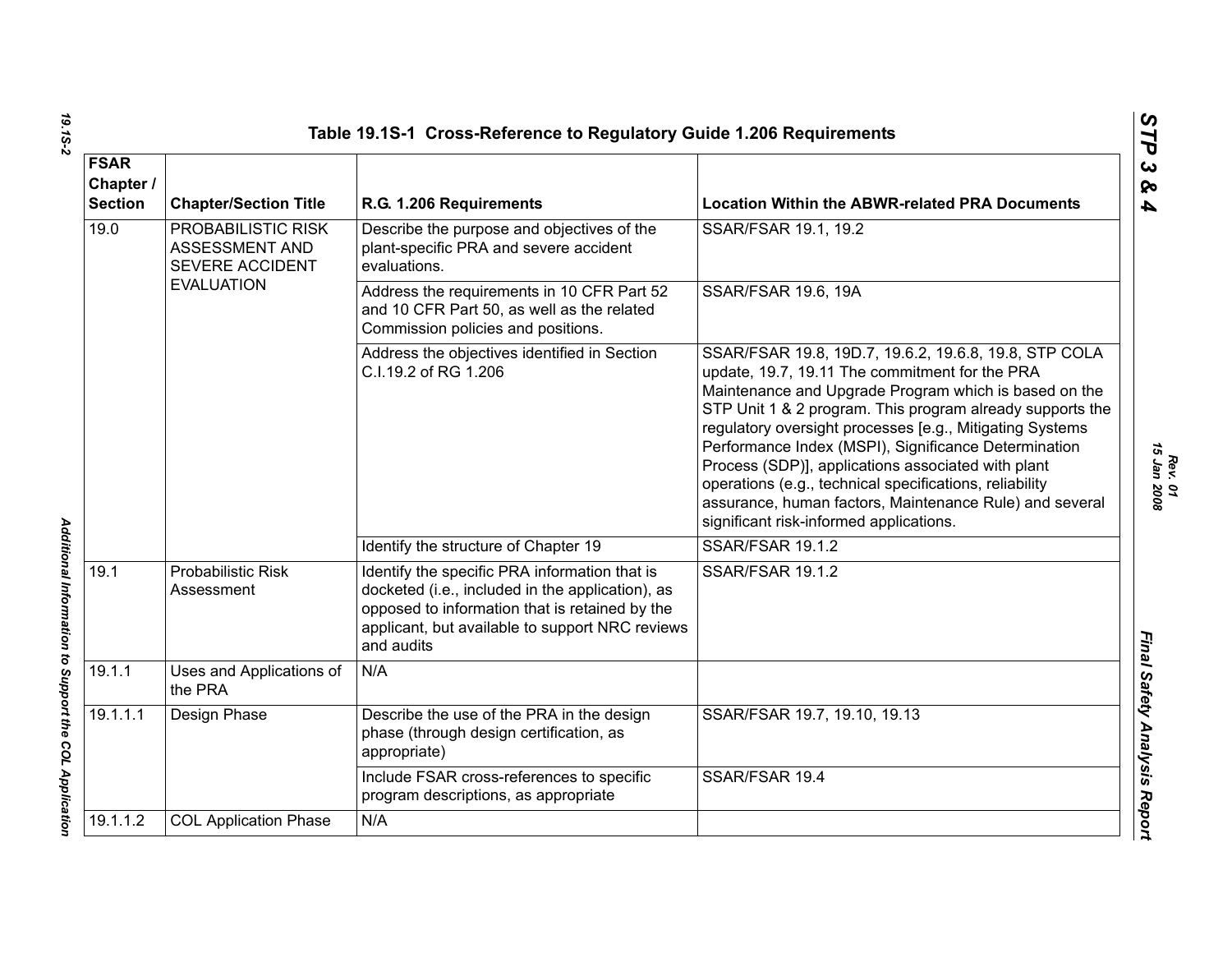| <b>FSAR</b><br>Chapter /<br><b>Section</b> | <b>Chapter/Section Title</b>                                                                                                                                                                                                                              | R.G. 1.206 Requirements                                                                                                                              | <b>Location Within the ABWR-related PRA Documents</b>                                                                                                             |
|--------------------------------------------|-----------------------------------------------------------------------------------------------------------------------------------------------------------------------------------------------------------------------------------------------------------|------------------------------------------------------------------------------------------------------------------------------------------------------|-------------------------------------------------------------------------------------------------------------------------------------------------------------------|
| 19.1.1.2.1                                 | Describe the use of the PRA in the COL<br>Use of PRA in Support of<br>Licensee Programs<br>application phase, and specifically, its use in<br>support of other licensee programs (e.g., human<br>factors program, severe accident management<br>program). |                                                                                                                                                      | The PRA was reviewed and updated for site-specific<br>features and design refinements as well as providing input<br>to the DRAP, ORAP and HFE programs. See below |
|                                            |                                                                                                                                                                                                                                                           | Include FSAR cross-references to specific<br>program descriptions, as appropriate                                                                    | SSAR/FSAR 17.4 DRAP, 17.6 ORAP<br>SSAR/FSAR 18.3.3, 18H1 HFE<br>SSAR/FSAR 19D.7, 19.11                                                                            |
|                                            | 19.1.1.2.2   Risk-Informed<br>Applications                                                                                                                                                                                                                | Identify and describe specific risk-informed<br>applications being implemented during the COL<br>application phase                                   | N/A. No risk-informed applications are submitted at this<br>stage                                                                                                 |
|                                            |                                                                                                                                                                                                                                                           | Include FSAR cross-references to specific<br>program descriptions (e.g., 10 CFR 50.69<br>implementation, NFPA-806 implementation), as<br>appropriate | N/A. No risk-informed applications are submitted at this<br>stage                                                                                                 |
| 19.1.1.3                                   | <b>Construction Phase</b>                                                                                                                                                                                                                                 | Describe the use of the PRA in the construction<br>phase (from issuance of the COL up to initial<br>fuel loading).                                   | SSAR/FSAR 17.4 DRAP                                                                                                                                               |
|                                            |                                                                                                                                                                                                                                                           | Include FSAR cross-references to specific<br>program descriptions, as appropriate                                                                    | SSAR/FSAR 17.4 DRAP                                                                                                                                               |
| 19.1.1.3.1                                 | Use of PRA in Support of<br>Licensee Programs                                                                                                                                                                                                             | Describe the use of the PRA in the construction<br>phase to support of other licensee programs<br>(e.g., human factors program).                     | FSAR 18.3.3, 18H HFE                                                                                                                                              |
|                                            |                                                                                                                                                                                                                                                           | Include FSAR cross-references to specific<br>program descriptions, as appropriate                                                                    | FSAR 18.3.3, 18H HFE                                                                                                                                              |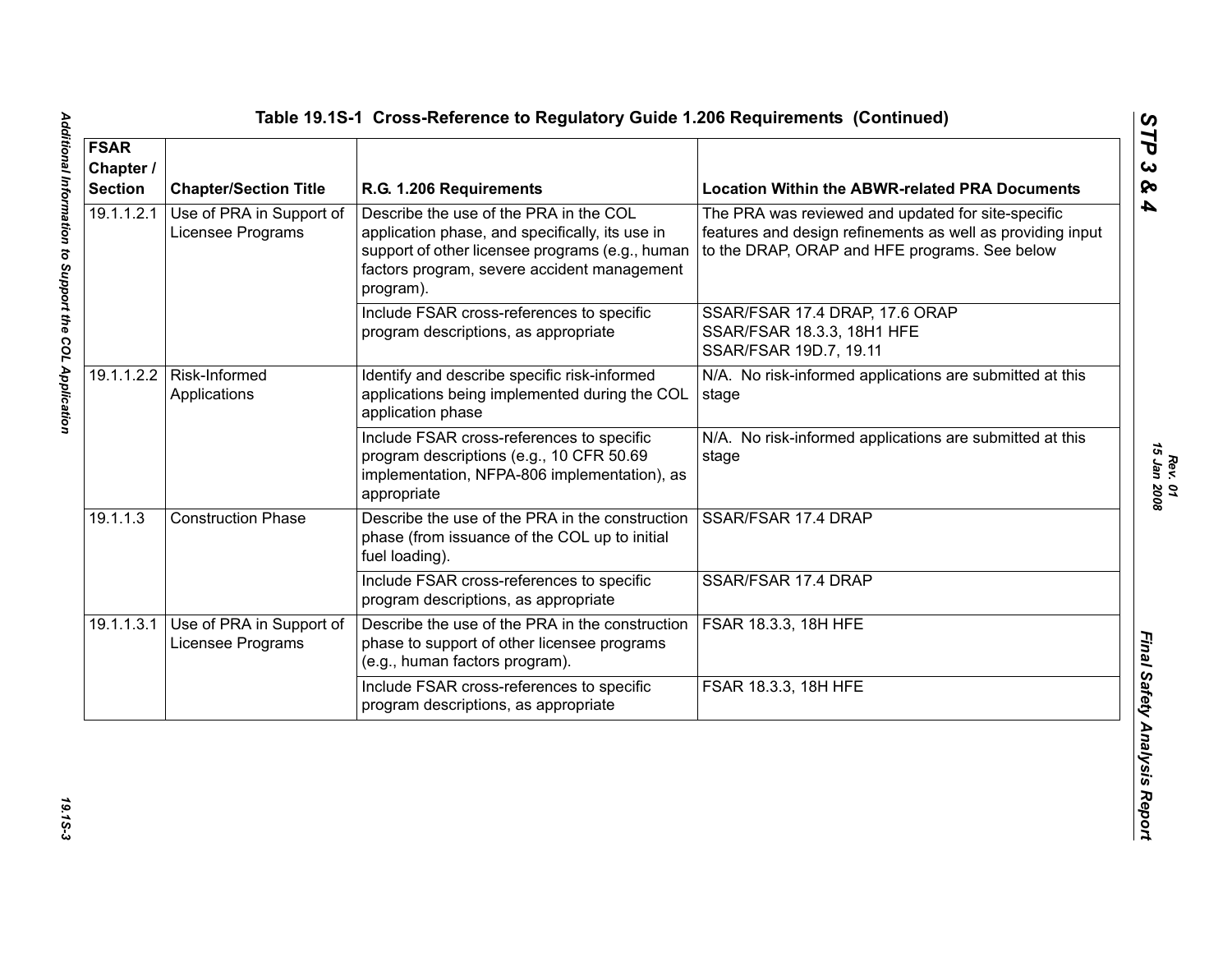| <b>FSAR</b><br>Chapter /<br><b>Section</b> | <b>Chapter/Section Title</b>                  | R.G. 1.206 Requirements                                                                                                                                                                                                                            | <b>Location Within the ABWR-related PRA Documents</b>             |
|--------------------------------------------|-----------------------------------------------|----------------------------------------------------------------------------------------------------------------------------------------------------------------------------------------------------------------------------------------------------|-------------------------------------------------------------------|
| 19.1.1.3.2                                 | Risk-Informed<br>Applications                 | Identify and describe specific risk-informed<br>applications that will be implemented during the<br>construction phase                                                                                                                             | N/A at COL Application Stage                                      |
|                                            |                                               | Include FSAR cross-references to specific<br>program descriptions (e.g., 10 CFR 50.69<br>implementation, NFPA-806 implementation), as<br>appropriate.                                                                                              | N/A at COL Application Stage                                      |
| 19.1.1.4                                   | <b>Operational Phase</b>                      | Describe the use of the PRA during plant<br>operations (commencing with initial fuel loading<br>and continuing through plant commercial<br>operation).                                                                                             | FSAR 17.6 Maintenance Rule                                        |
|                                            |                                               | Include FSAR cross-references to specific<br>program descriptions, as appropriate                                                                                                                                                                  | FSAR 17.6 Maintenance Rule                                        |
| 19.1.1.4.1                                 | Use of PRA in Support of<br>Licensee Programs | Describe the use of the PRA during plant<br>operations to support of other licensee<br>programs (e.g., Maintenance Rule, interface<br>with the ROP, reliability assurance program,<br>human factors program, severe accident<br>management program | FSAR 17.4 Reliability Assurance Program, 17.6<br>Maintenance Rule |
|                                            |                                               | Include FSAR cross-references to specific<br>program descriptions, as appropriate                                                                                                                                                                  | FSAR 17.4 Reliability Assurance Program, 17.6<br>Maintenance Rule |
| 19.1.1.4.2                                 | Risk-Informed<br>Applications                 | Identify and describe specific risk-informed<br>applications that have been implemented during<br>the operational phase                                                                                                                            | N/A at COL Application Stage                                      |
|                                            |                                               | Include FSAR cross-references to specific<br>program descriptions (e.g., risk-informed ISI,<br>risk-informed IST, 10 CFR 50.69<br>implementation, NFPA-806 implementation), as<br>appropriate                                                      | N/A at COL Application Stage                                      |

*STP 3 & 4*

19.15-4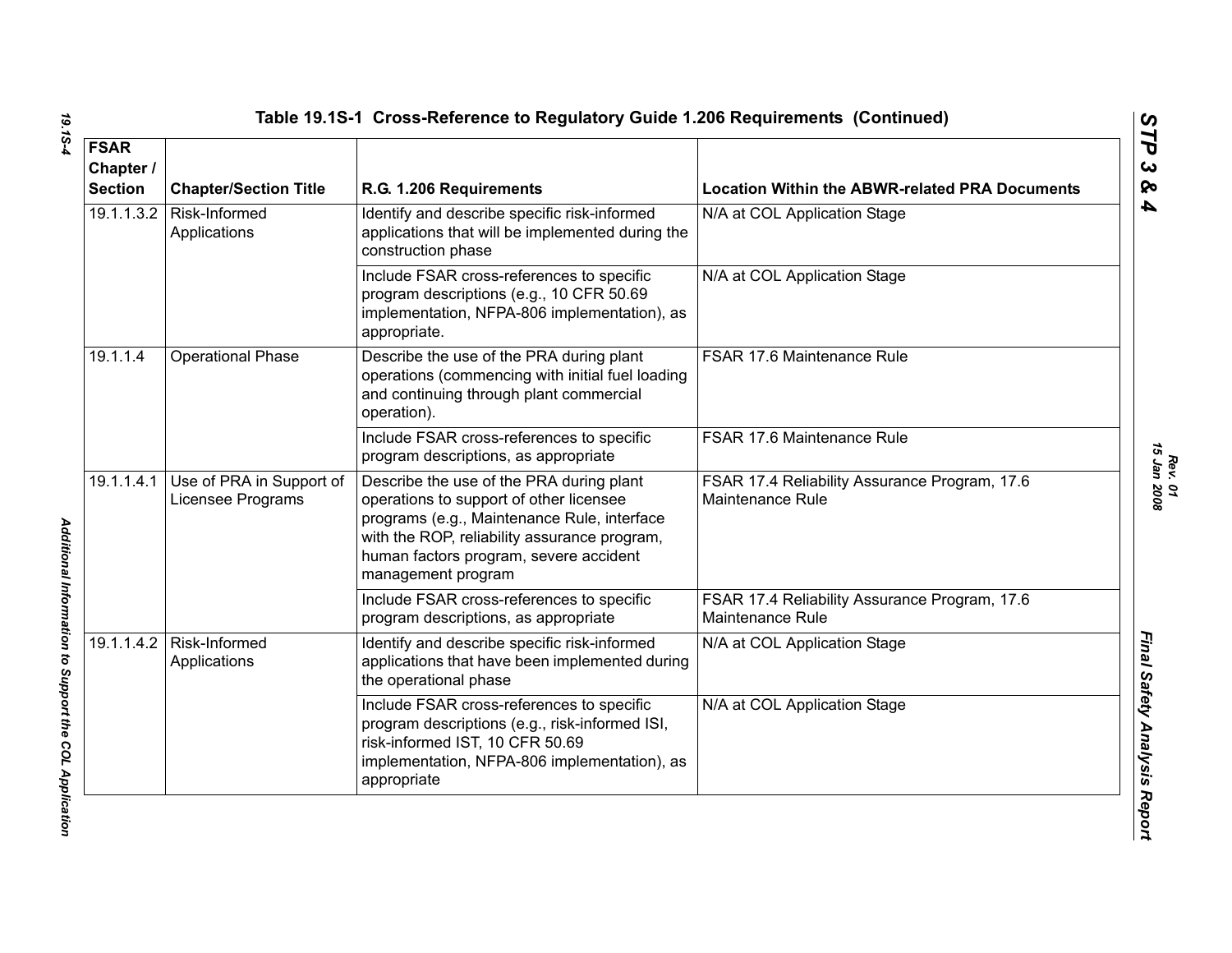*Rev. 01*<br>15 Jan 2008 *15 Jan 2008*

| Table 19.1S-1 Cross-Reference to Regulatory Guide 1.206 Requirements (Continued) |                                                                                                                                           |                                                                                                                                                                                                                        |                                                       |
|----------------------------------------------------------------------------------|-------------------------------------------------------------------------------------------------------------------------------------------|------------------------------------------------------------------------------------------------------------------------------------------------------------------------------------------------------------------------|-------------------------------------------------------|
| <b>FSAR</b><br>Chapter /<br><b>Section</b>                                       | <b>Chapter/Section Title</b>                                                                                                              | R.G. 1.206 Requirements                                                                                                                                                                                                | <b>Location Within the ABWR-related PRA Documents</b> |
| 19.1.2                                                                           | Quality of the PRA                                                                                                                        | Discuss the quality of the PRA in the context of<br>its uses and the risk-informed applications<br>identified in Section 19.1.1                                                                                        | NUREG-1503 19.1.4                                     |
| 19.1.2.1                                                                         | PRA Scope                                                                                                                                 | Describe the scope of the PRA as discussed in<br>Section C.I.19.3                                                                                                                                                      | SSAR/FSAR 19.7, 19.10, 19.13                          |
| 19.1.2.2                                                                         | <b>PRA Level of Detail</b>                                                                                                                | Characterize the PRA's level of detail as<br>discussed in Section C.I.19.4                                                                                                                                             | <b>SSAR/FSAR 19.2.3</b>                               |
| 19.1.2.3                                                                         | PRA Technical Adequacy                                                                                                                    | Describe the technical adequacy of the PRA as<br>discussed in Section C.I.19.5                                                                                                                                         | NUREG-1503 19.1.3.9.1                                 |
| 19.1.2.4                                                                         | PRA Maintenance and<br>Upgrade                                                                                                            | Describe the PRA maintenance and upgrading<br>program as discussed in Section C.I.19.7.                                                                                                                                | <b>FSAR 19.4S</b>                                     |
| 19.1.3                                                                           | Special<br>Design/Operational<br>Features                                                                                                 | Address the design and operational features<br>intended to improve plant safety, thus reducing<br>risk when compared to currently operating<br>nuclear power plants                                                    | SSAR/FSAR 19.7, 19.8                                  |
| 19.1.3.1                                                                         | Design/Operational<br><b>Features for Preventing</b><br>Core Damage                                                                       | Describe the key preventive features that are<br>intended to minimize initiation of plant<br>transients, arrest the progression of plant<br>transients once they start, and prevent severe<br>accidents (core damage). | SSAR/FSAR 19.6.2, 19.6.7, 19.6.3, 19.8                |
| 19.1.3.2                                                                         | Design/Operational<br>Features for Mitigating the<br><b>Consequences of Core</b><br>Damage and Preventing<br>Releases from<br>Containment | Describe the key mitigative features that are<br>intended to arrest progression of the core<br>damage event and maintain the integrity of the<br>reactor vessel and containment pressure<br>boundary                   | SSAR/FSAR 19.6.3                                      |
| 19.1.3.3                                                                         | Design/Operational<br>Features for Mitigating the<br>Consequences of<br>Releases from<br>Containment                                      | Describe the mitigating features that are<br>intended to terminate releases from containment<br>and minimize offsite doses/consequences                                                                                | SSAR/FSAR 19E.2.8.1, 19E.2.8.1.7                      |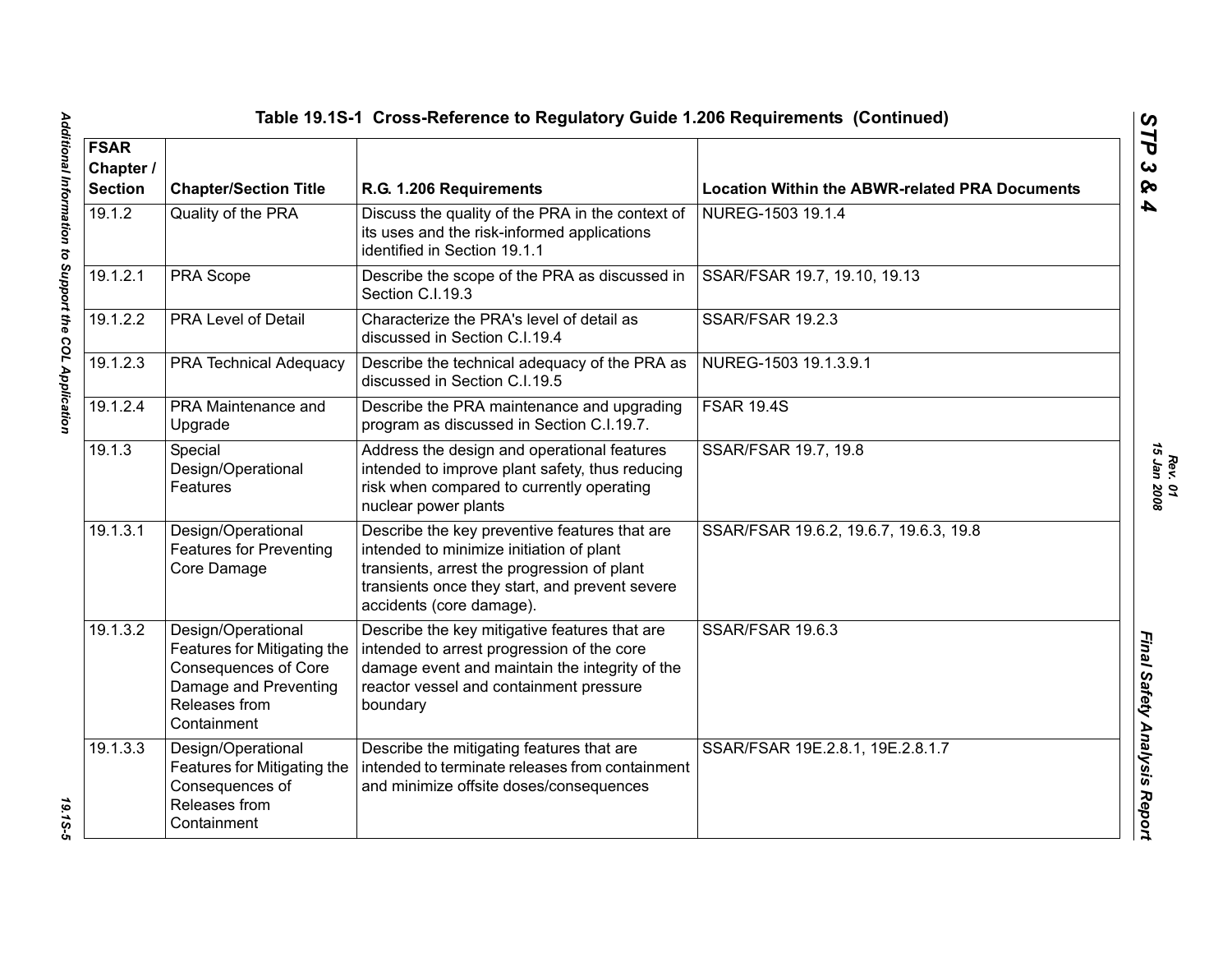| <b>Chapter/Section Title</b>                              | R.G. 1.206 Requirements                                                                                                                     | <b>Location Within the ABWR-related PRA Documents</b> |
|-----------------------------------------------------------|---------------------------------------------------------------------------------------------------------------------------------------------|-------------------------------------------------------|
| Uses of the PRA in the<br><b>Design Process</b>           | Identify features and requirements introduced to<br>reduce or eliminate the known weaknesses/<br>vulnerabilities in current reactor designs | SSAR/FSAR 19.8. 19.7                                  |
|                                                           | Indicate the effect of new design features and<br>operational strategies on plant risk                                                      | SSAR/FSAR 19. 11, 19.7.1, 19B.2.35                    |
|                                                           | Identify PRA-based insights and assumptions<br>used to develop design requirements                                                          | SSAR/FSAR 19.8, 19.11                                 |
| Safety Insights from the<br>Internal Events PRA for       | Describe the internal events PRA for operations<br>at power, including its results                                                          | See subsections below                                 |
|                                                           | Organize the information as indicated in<br>Sections 19.1.4.1 and 19.1.4.2 below                                                            | See subsections below                                 |
| Level 1 Internal Events<br>PRA for Operations at<br>Power | Describe the Level 1 internal events PRA for<br>operations at power, including its results                                                  | See subsections below                                 |
|                                                           | Organize the information as indicated in<br>Sections 19.1.4.1.1 and 19.1.4.1.2 below                                                        | See subsections below                                 |
|                                                           |                                                                                                                                             |                                                       |
|                                                           | Operations at Power                                                                                                                         |                                                       |

*Rev. 01<br>15 Jan 2008 15 Jan 2008*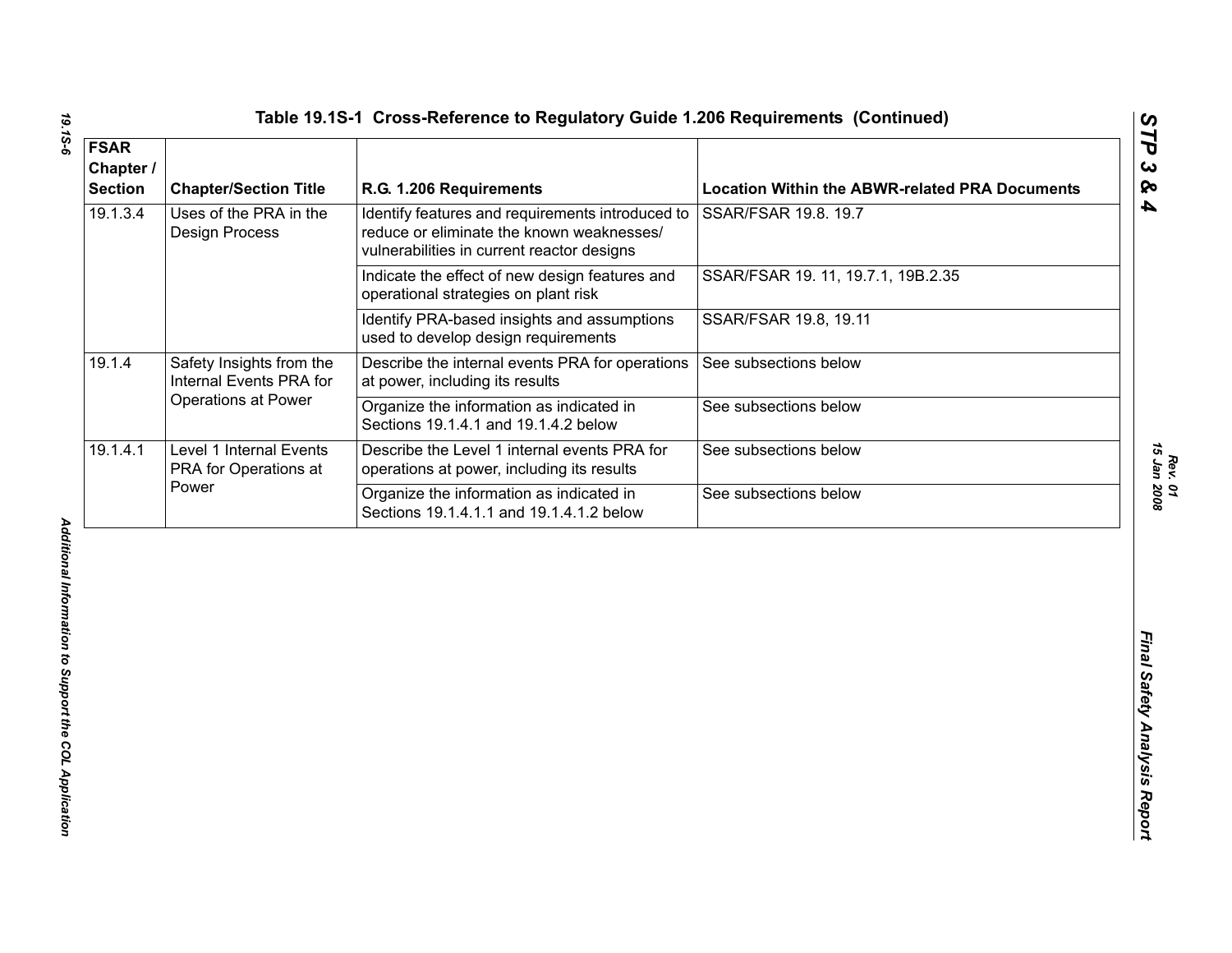| <b>FSAR</b><br>Chapter /<br><b>Section</b> | <b>Chapter/Section Title</b>                                 | R.G. 1.206 Requirements                                                                                                                                                                                                                                                                                                              | <b>Location Within the ABWR-related PRA Documents</b>                                        |
|--------------------------------------------|--------------------------------------------------------------|--------------------------------------------------------------------------------------------------------------------------------------------------------------------------------------------------------------------------------------------------------------------------------------------------------------------------------------|----------------------------------------------------------------------------------------------|
| 19.1.4.1.1                                 | Description of the Level I<br>PRA for Operations at<br>Power | Describe the methodology used to develop the<br>Level 1 PRA model (e.g., fault tree linking, large<br>event tree and small fault tree approach, etc.).                                                                                                                                                                               | SSAR/FSAR 19.2                                                                               |
|                                            |                                                              | List the internal initiating events (including<br>internal floods) that are addressed in the PRA                                                                                                                                                                                                                                     | SSAR/FSAR 19.3.1.1, SSAR 19D.3, SSAR/FSAR 19R                                                |
|                                            |                                                              | List the success criteria used to delineate<br>accident sequences, discuss how they were<br>determined, and identify any T-H codes used                                                                                                                                                                                              | SSAR/FSAR 19.2, 19.3.1.3.1, 19.5, 19E.1, 19E.2, 19EA,<br>19EB, 19EC, 19ED, SSAR 19D.4, 19D.5 |
|                                            |                                                              | Summarize the accident sequences modeled in<br>the PRA                                                                                                                                                                                                                                                                               | SSAR 19D.4, SSAR/FSAR 19R                                                                    |
|                                            |                                                              | Identify the source of all numerical data<br>(initiating event frequencies, component failure<br>rates, equipment unavailabilities due to test or<br>maintenance, human error probabilities,<br>common-cause failure parameters, etc.),<br>especially for numerical data that is based on<br>expert judgement or expert elicitation. | SSAR 19D.3, 19D.6, 19D.7, 19D.8, SSAR/FSAR 19R                                               |
|                                            |                                                              | List the plant systems and associated functions<br>that are included in the PRA model, and identify<br>their interdependencies. One acceptable way to<br>provide dependency information is to include a<br>system dependency matrix                                                                                                  | SSAR 19D.6, SSAR/FSAR 19R                                                                    |
|                                            |                                                              | Identify the PRA software platform used to<br>construct the model                                                                                                                                                                                                                                                                    | SSAR 19D.2.3                                                                                 |
|                                            |                                                              | State the truncation frequency used to solve the<br>PRA model                                                                                                                                                                                                                                                                        | SSAR/FSAR 19D.10                                                                             |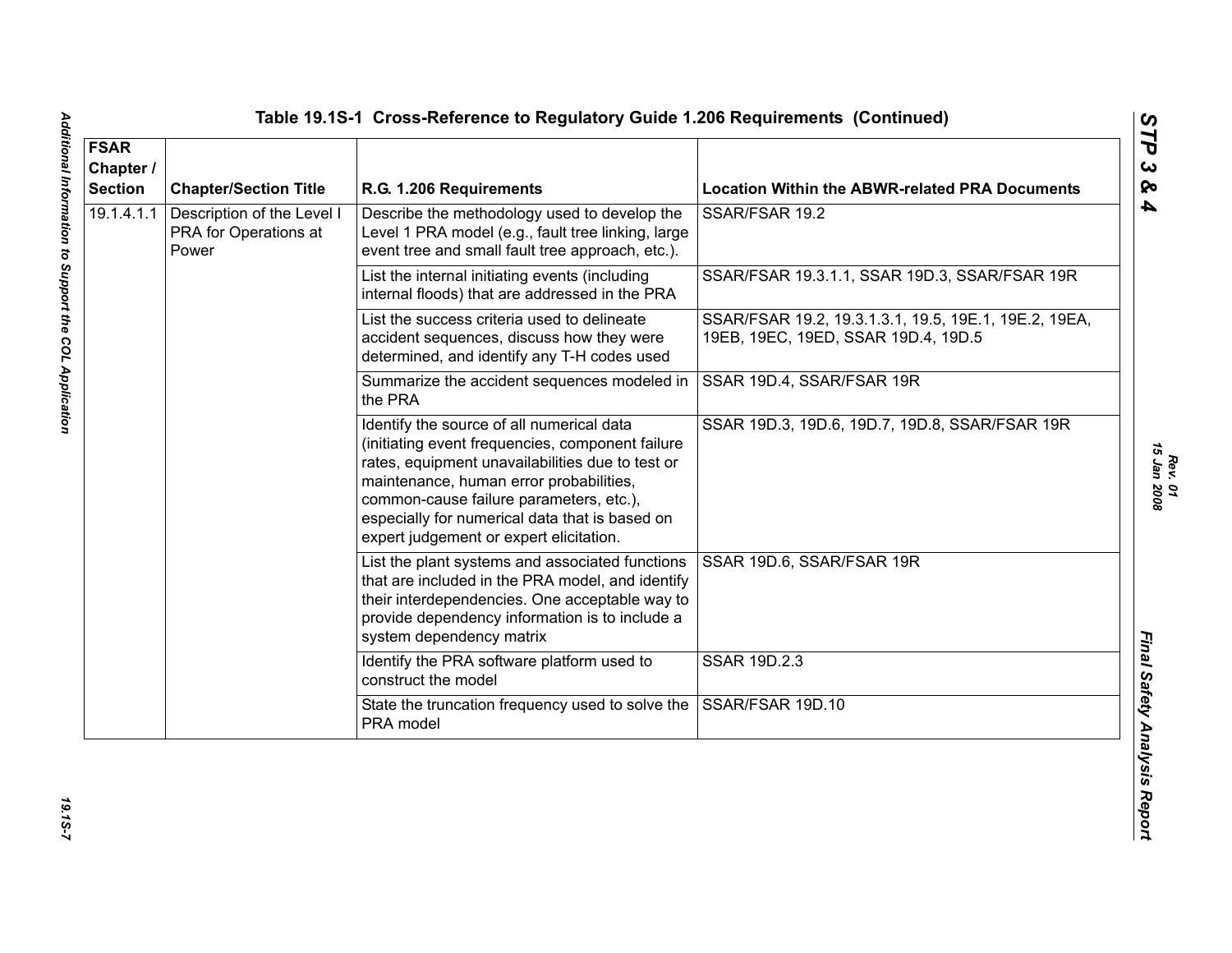| <b>FSAR</b><br>Chapter /<br><b>Section</b> | <b>Chapter/Section Title</b>                               | R.G. 1.206 Requirements                                                                                                                                                                                                    | <b>Location Within the ABWR-related PRA Documents</b>                                                                                |
|--------------------------------------------|------------------------------------------------------------|----------------------------------------------------------------------------------------------------------------------------------------------------------------------------------------------------------------------------|--------------------------------------------------------------------------------------------------------------------------------------|
| 19.1.4.1.2                                 | Results from the Level I<br>PRA for Operations at<br>Power | Provide the total mean core-damage frequency                                                                                                                                                                               | SSAR 19.3.1.4, SSAR/FSAR 19R                                                                                                         |
|                                            |                                                            | Describe the significant core damage<br>sequences, and provide their mean core-<br>damage frequencies                                                                                                                      | SSAR/FSAR 19.6.2, NUREG-1503 19.1.1,                                                                                                 |
|                                            |                                                            | Identify the significant internal initiating events,<br>and provide their percent contributions to the<br>total core-damage frequencies                                                                                    | SSAR/FSAR 19.3.1.4, 19R                                                                                                              |
|                                            |                                                            | Identify the significant functions, SSCs, and<br>operator actions, and provide their risk<br>achievement worths and Fussell-Vesely<br>importance measures) (or any other measures<br>used to determine risk significance). | SSAR 19D.7.6, SSAR/FSAR 19R, NUREG-1503 19.1.3.2.3<br>(Human Actions); SSAR/FSAR 19K, 19R, FSAR 19K,<br>NUREG-1503 19.1.3.2.5 (SSCs) |
|                                            |                                                            | Identify the PRA assumptions and PRA-based<br>insights                                                                                                                                                                     | SSAR/FSAR 19.2.3.1 and 19.10 (assumptions);<br>SSAR/FSAR 19.13 (insights)                                                            |
|                                            |                                                            | Discuss the results and insights from<br>importance, sensitivity, and uncertainty analyses                                                                                                                                 | SSAR/FSAR 19.13.5, NUREG-1503 19.1.3.2.5                                                                                             |
| 19.1.4.2                                   | Level 2 Internal Events<br>PRA for Operations at<br>Power  | Describe the Level 2 internal events PRA for<br>operations at power, including its results                                                                                                                                 | See subsections below                                                                                                                |
|                                            |                                                            | Organize the information as indicated in<br>Sections 19.1.4.2.1 and 19.1.4.2.2 below                                                                                                                                       | See subsections below                                                                                                                |
|                                            |                                                            |                                                                                                                                                                                                                            |                                                                                                                                      |

19.15-8

*Rev. 01*<br>15 Jan 2008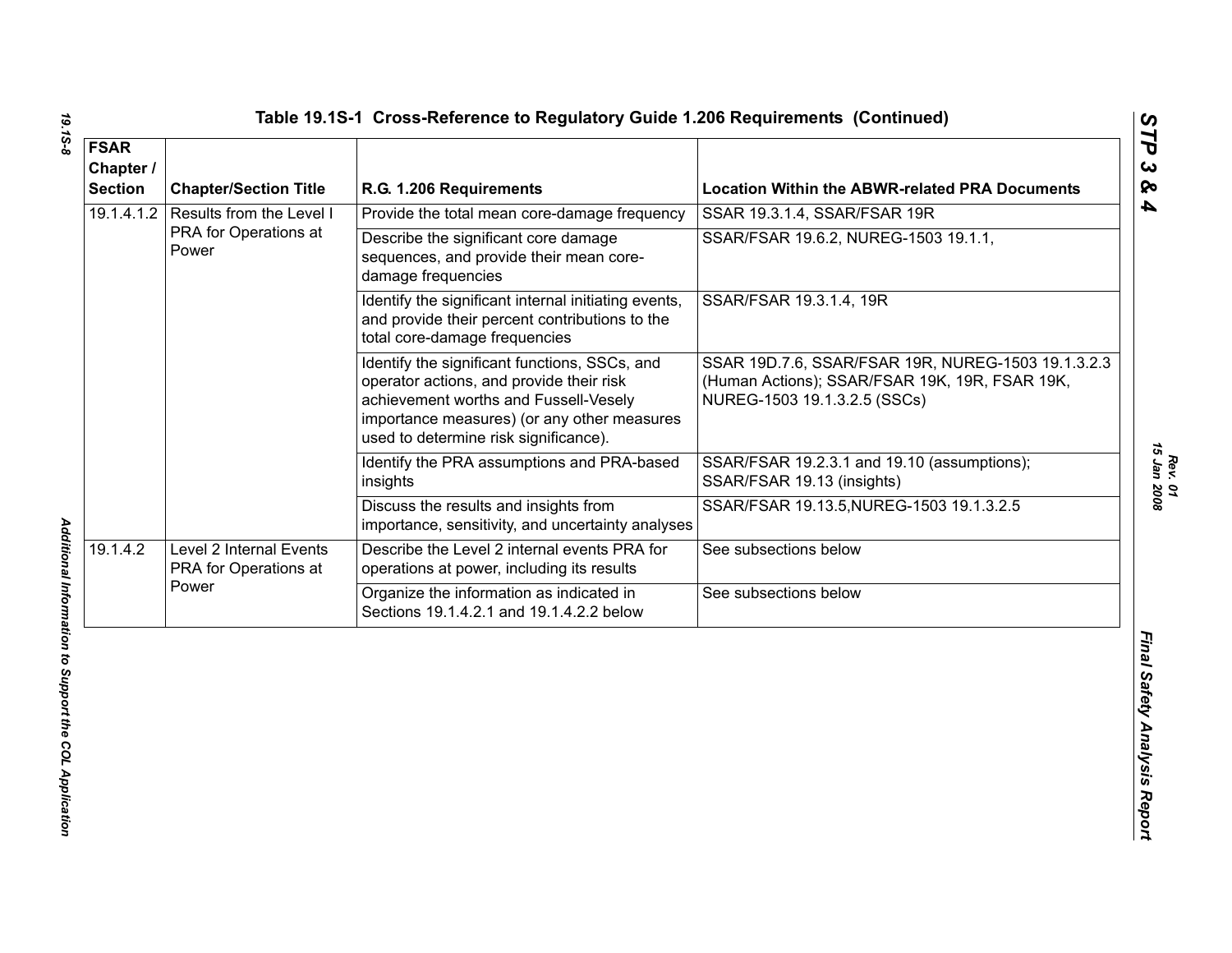| 19.1.4.2.1 | <b>Chapter/Section Title</b>                        | R.G. 1.206 Requirements                                                                                                                                                                                                                     | <b>Location Within the ABWR-related PRA Documents</b> |
|------------|-----------------------------------------------------|---------------------------------------------------------------------------------------------------------------------------------------------------------------------------------------------------------------------------------------------|-------------------------------------------------------|
|            | Description of the Level 2<br>PRA for Operations at | Discuss the interface with the core damage<br>evaluation (Level I PRA).                                                                                                                                                                     | SSAR/FSAR 19.3.2, SSAR 19D.5                          |
|            | Power                                               | Describe the severe accident physical<br>processes/phenomena and modeling                                                                                                                                                                   | SSAR/FSAR 19.3.2.3, SSAR 19D.5                        |
|            |                                                     | List the success criteria used to delineate<br>accident sequences, discuss how they were<br>determined, and identify any T-H codes used                                                                                                     | <b>SSAR 19D.5</b>                                     |
|            |                                                     | Define the accident classes/release categories                                                                                                                                                                                              | SSAR/FSAR 19.3.2.2, SSAR 19D.5                        |
|            |                                                     | Characterize the containment ultimate pressure<br>capacity, and explain how it was determined,<br>and identify any computer codes used                                                                                                      | SSAR 19D.5 SSAR/FSAR 19FA, 19FB                       |
|            |                                                     | List the plant systems and associated functions<br>that are included in the Level 2 PRA model, and<br>identify their interdependencies. One acceptable<br>way to provide dependency information is to<br>include a system dependency matrix | <b>SSAR 19D.5</b>                                     |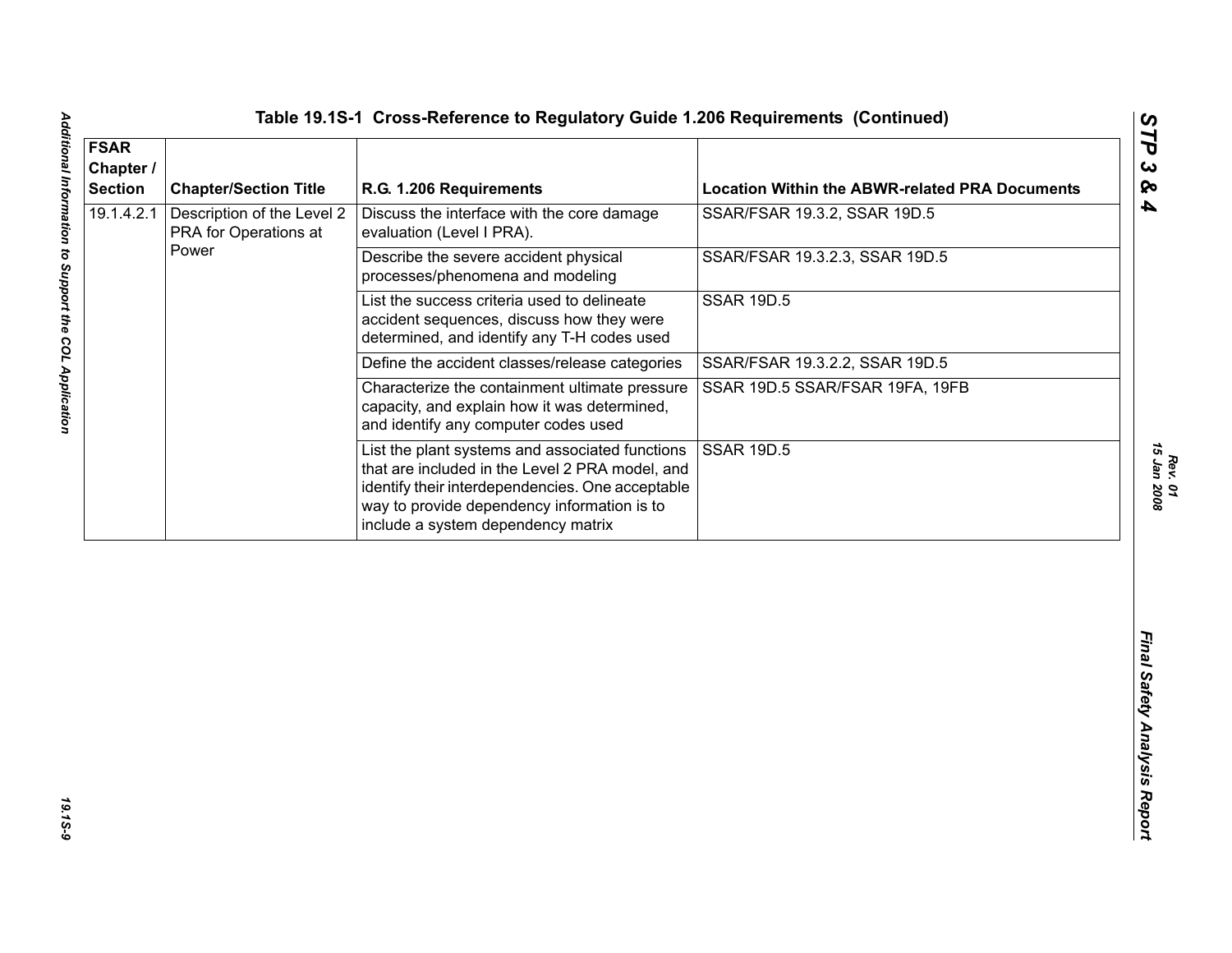| <b>FSAR</b><br>Chapter /<br><b>Section</b> | <b>Chapter/Section Title</b>                                         | R.G. 1.206 Requirements                                                                                                                                                                                                   | <b>Location Within the ABWR-related PRA Documents</b> |
|--------------------------------------------|----------------------------------------------------------------------|---------------------------------------------------------------------------------------------------------------------------------------------------------------------------------------------------------------------------|-------------------------------------------------------|
| 19.1.4.2.2                                 | Results from the Level 2<br>PRA for Operations at<br>Power           | Provide the total mean large release frequency<br>and total mean conditional containment failure<br>probability                                                                                                           | SSAR 19D.5, NUREG-1503 19.1.3.5                       |
|                                            |                                                                      | Describe the significant large release<br>sequences, and provide their mean release<br>frequencies                                                                                                                        | SSAR 19D.5, NUREG-1503 19.1.3.5                       |
|                                            |                                                                      | List the significant internal initiating events, and<br>provide their percent contributions to the total<br>large release frequency                                                                                       | SSAR 19D.5, NUREG-1503 19.1.3.5                       |
|                                            |                                                                      | Identify the significant functions, SSCs, and<br>operator actions, and provide their risk<br>achievement worths and Fussell-Vesely<br>importance measures (or any other measures<br>used to determine risk significance). | SSAR/FSAR 19.12, 19K, 19.8, SSAR 19D.7.4.5, 19D.7.7   |
|                                            |                                                                      | Characterize the containment performance                                                                                                                                                                                  | SSAR 19D.5, NUREG-1503 19.1.3.5                       |
|                                            |                                                                      | Identify the PRA assumptions and PRA-based<br>insights                                                                                                                                                                    | SSAR 19D.5, NUREG-1503 19.1.3.5                       |
|                                            |                                                                      | Discuss the results and insights from<br>importance, sensitivity, and uncertainty analyses                                                                                                                                | <b>SSAR 19D.5</b>                                     |
| 19.1.4.3                                   | Level 3 Internal Events<br>PRA for Operations at<br>Power (Optional) | Describe the Level 3 internal events PRA for<br>operations at power, including its results                                                                                                                                | See subsections below                                 |
|                                            |                                                                      | Organize the information as indicated in<br>Sections 19.1.4.3.1 and 19.1.4.3.2 below                                                                                                                                      | See subsections below                                 |

19.15-10

*Rev. 01*<br>15 Jan 2008 *15 Jan 2008*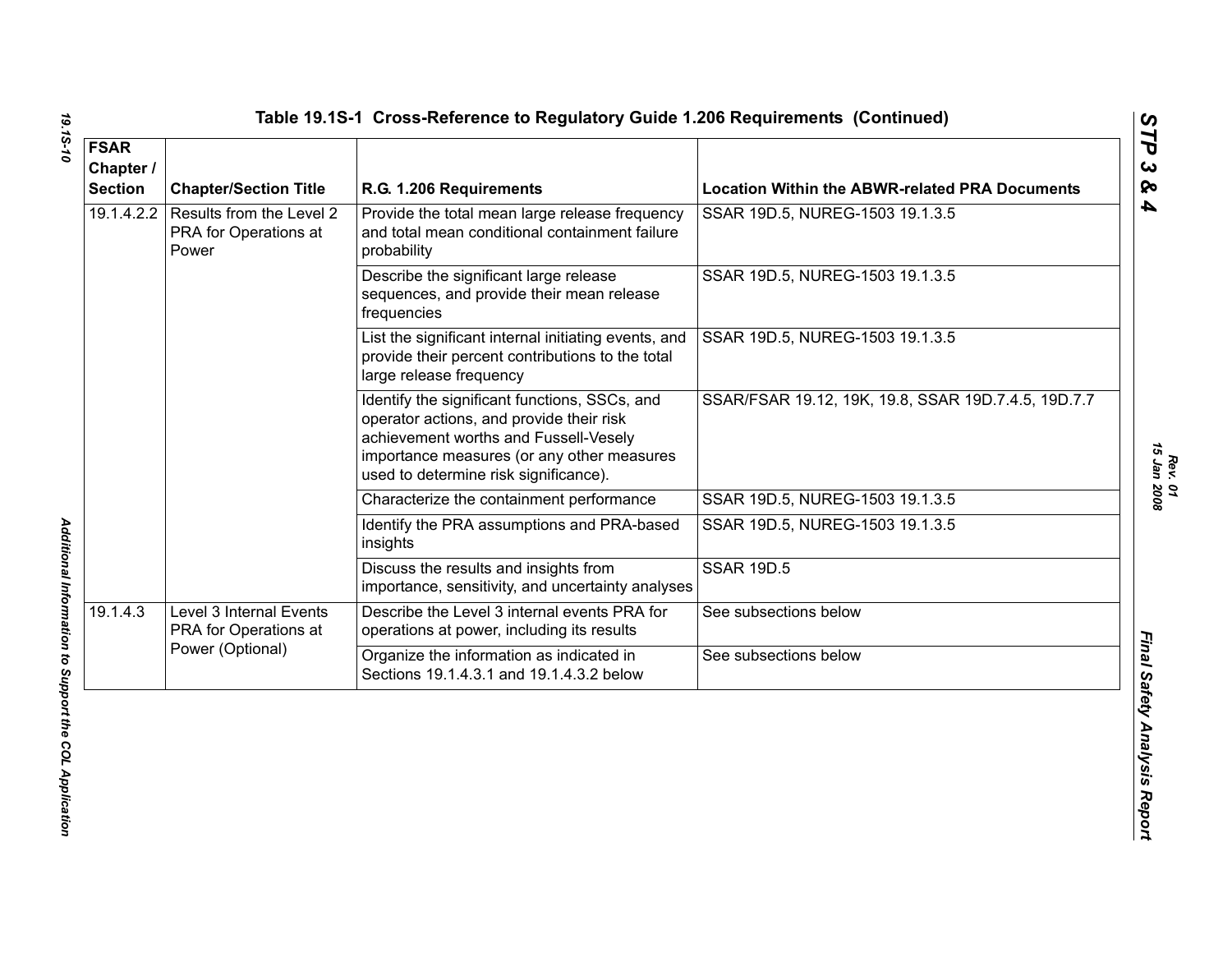| <b>FSAR</b><br>Chapter /<br><b>Section</b> | <b>Chapter/Section Title</b>                                                     | R.G. 1.206 Requirements                                                                                                                                | <b>Location Within the ABWR-related PRA Documents</b>      |
|--------------------------------------------|----------------------------------------------------------------------------------|--------------------------------------------------------------------------------------------------------------------------------------------------------|------------------------------------------------------------|
| 19.1.4.3.1                                 | Description of the Level 3<br>PRA for Operations at<br>Power (Optional)          | Discuss the interface with the containment<br>analyses (Level 2 PRA).                                                                                  | SSAR/FSAR 19.3.4, 19E.3                                    |
|                                            |                                                                                  | Explain how the fission product source terms<br>were developed, and identify any computer<br>codes used                                                | SSAR/FSAR 19.3.4, 19E.3                                    |
|                                            |                                                                                  | Describe the dose consequence modeling,<br>including evacuation considerations, and<br>identify any computer codes used                                | SSAR/FSAR 19E.3                                            |
|                                            |                                                                                  | Describe how inputs to the calculation of offsite<br>consequences were developed (e.g.,<br>demography, meteorology).                                   | SSAR/FSAR 19E.3                                            |
|                                            | 19.1.4.3.2 Results from the Level 3<br>PRA for Operations at<br>Power (Optional) | Provide the mean individual prompt fatality risk<br>within 1 mile and the mean individual latent<br>cancer fatality risk within 10 miles               | SSAR/DCFD 19E.3                                            |
|                                            |                                                                                  | Describe significant offsite consequence<br>sequences., and provide their mean annual<br>occurrence frequencies                                        | SSAR/FSAR 19E.3                                            |
|                                            |                                                                                  | Identify significant functions, SSCs, and<br>operator actions., and provide their risk<br>achievement worths and Fussell-Vesely<br>importance measures | Not provided, however Level 3 PRA information is optional  |
|                                            |                                                                                  | Identify the PRA assumptions and PRA-based<br>insights                                                                                                 | SSAR/FSAR 19E.3                                            |
|                                            |                                                                                  | Discuss the results and insights from<br>importance, sensitivity, and uncertainty analyses                                                             | Not provided, however, Level 3 PRA information is optional |

19.15-11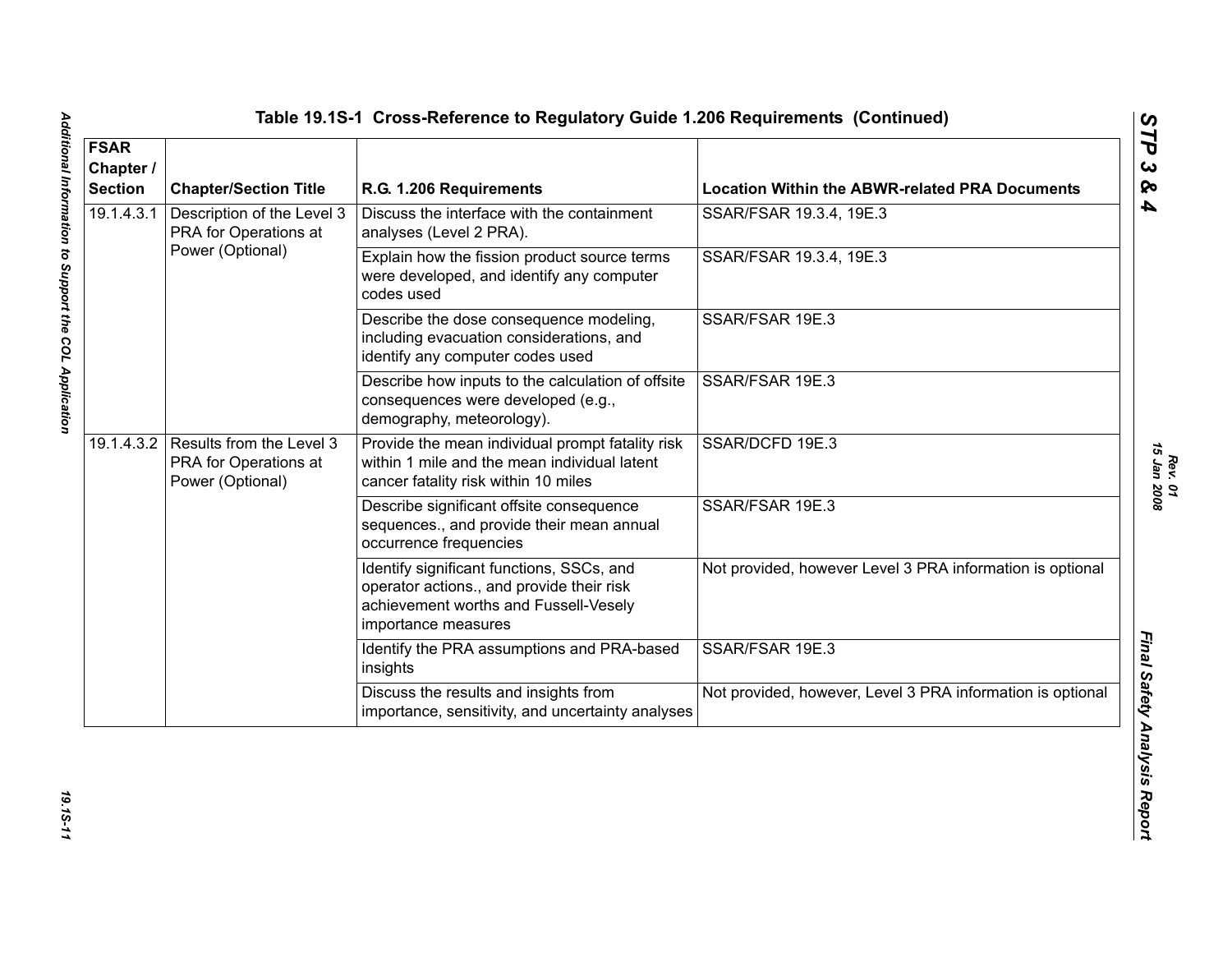|  |  |  | Table 19.1S-1  Cross-Reference to Regulatory Guide 1.206 Requirements  (Continue |  |
|--|--|--|----------------------------------------------------------------------------------|--|
|--|--|--|----------------------------------------------------------------------------------|--|

| <b>FSAR</b>                 |                                                            |                                                                                                                                                                             |                                                       |
|-----------------------------|------------------------------------------------------------|-----------------------------------------------------------------------------------------------------------------------------------------------------------------------------|-------------------------------------------------------|
| Chapter /<br><b>Section</b> | <b>Chapter/Section Title</b>                               | R.G. 1.206 Requirements                                                                                                                                                     | <b>Location Within the ABWR-related PRA Documents</b> |
| 19.1.5                      | Safety Insights from the<br><b>External Events PRA for</b> | Identify and describe the external events<br>evaluated                                                                                                                      | SSAR/FSAR 19.4.1                                      |
|                             | <b>Operations at Power</b>                                 | If some external events were screened out or<br>incorporated into other evaluations, describe the<br>methods used to conduct the screening and<br>bounding analyses         | SSAR/FSAR 19.4.1                                      |
|                             |                                                            | Include FSAR cross-references to specific<br>external events, as appropriate                                                                                                | SSAR/FSAR 19.4                                        |
|                             |                                                            | Organize the information as indicated in<br>Sections 19.1.5.1 through 19.1.5.N below                                                                                        | See subsections below                                 |
| 19.1.5.1                    | Seismic Risk Evaluation                                    | Describe the seismic risk evaluation for<br>operations at power, including its results                                                                                      | See subsections below                                 |
|                             |                                                            | Organize the information as indicated in<br>Sections 19.1.5.1.1 and 19.1.5.1.2 below                                                                                        | See subsections below                                 |
| 19.1.5.1.1                  | Description of the Seismic<br><b>Risk Evaluation</b>       | Describe the seismic analysis methodology and<br>approach, including any screening and<br>bounding analyses (e.g., seismic margins<br>analysis).                            | SSAR/FSAR 19.4.3                                      |
|                             |                                                            | Describe the site-specific seismic hazards<br>analysis, and identify the source(s) of<br>information used (e.g., USGS)                                                      | SSAR/FSAR 19.4.3                                      |
|                             |                                                            | Describe the SSC fragility analysis, including the<br>use of information about similar components<br>and information developed from expert opinion<br>or expert elicitation | SSAR/FSAR 19H                                         |
|                             |                                                            | Describe the seismic risk accident sequence<br>and system modeling, and identify any computer<br>codes used                                                                 | SSAR/FSAR 19I                                         |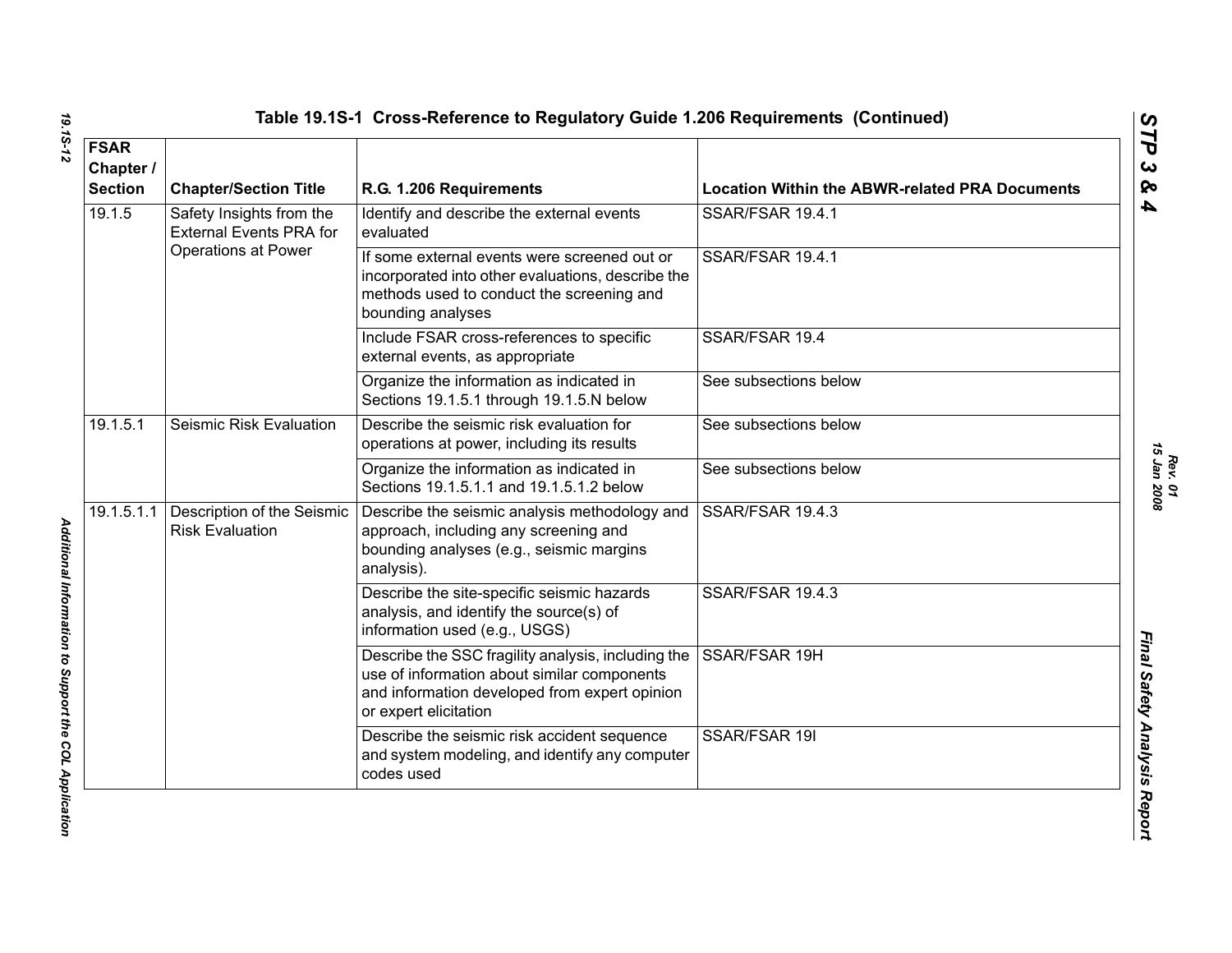| <b>FSAR</b><br>Chapter /<br><b>Section</b> | <b>Chapter/Section Title</b>                              | R.G. 1.206 Requirements                                                                                                                                                                                                   | <b>Location Within the ABWR-related PRA Documents</b>                   |
|--------------------------------------------|-----------------------------------------------------------|---------------------------------------------------------------------------------------------------------------------------------------------------------------------------------------------------------------------------|-------------------------------------------------------------------------|
| 19.1.5.1.2                                 | <b>Results from the Seismic</b><br><b>Risk Evaluation</b> | Provide the mean total core-damage frequency,<br>large release frequency, and conditional<br>containment failure probability due to seismic<br>events                                                                     | SSAR/FSAR 19I                                                           |
|                                            |                                                           | Describe the significant core-damage, large<br>release, and offsite consequence (optional)<br>sequences, and provide their mean values                                                                                    | SSAR/FSAR 19I                                                           |
|                                            |                                                           | Identify the significant functions, SSCs, and<br>operator actions, and provide their risk<br>achievement worths and Fussell-Vesely<br>importance measures (or any other measures<br>used to determine risk significance). | SSAR/FSAR 19D.10, NUREG-1503 19.1.3.3.1.3,<br>19.1.3.3.1.4,             |
|                                            |                                                           | Identify the PRA assumptions and PRA-based<br>insights                                                                                                                                                                    | SSAR/FSAR 19H, 19I (assumptions), NUREG-1503<br>19.1.3.3.1.2 (insights) |
|                                            |                                                           | Discuss the results and insights from<br>importance, sensitivity, and uncertainty analyses                                                                                                                                | NUREG-1503 19.1.3.3.1.6                                                 |
| 19.1.5.2                                   | <b>Internal Fires Risk</b><br>Evaluation                  | Describe the internal fire risk evaluation for<br>operations at power, including its results                                                                                                                              | See subsections below                                                   |
|                                            |                                                           | Organize the information as indicated in<br>Sections 19.1.5.2.1 and 19.1.5.2.2 below                                                                                                                                      | See subsections below                                                   |
|                                            |                                                           |                                                                                                                                                                                                                           |                                                                         |

19.15-13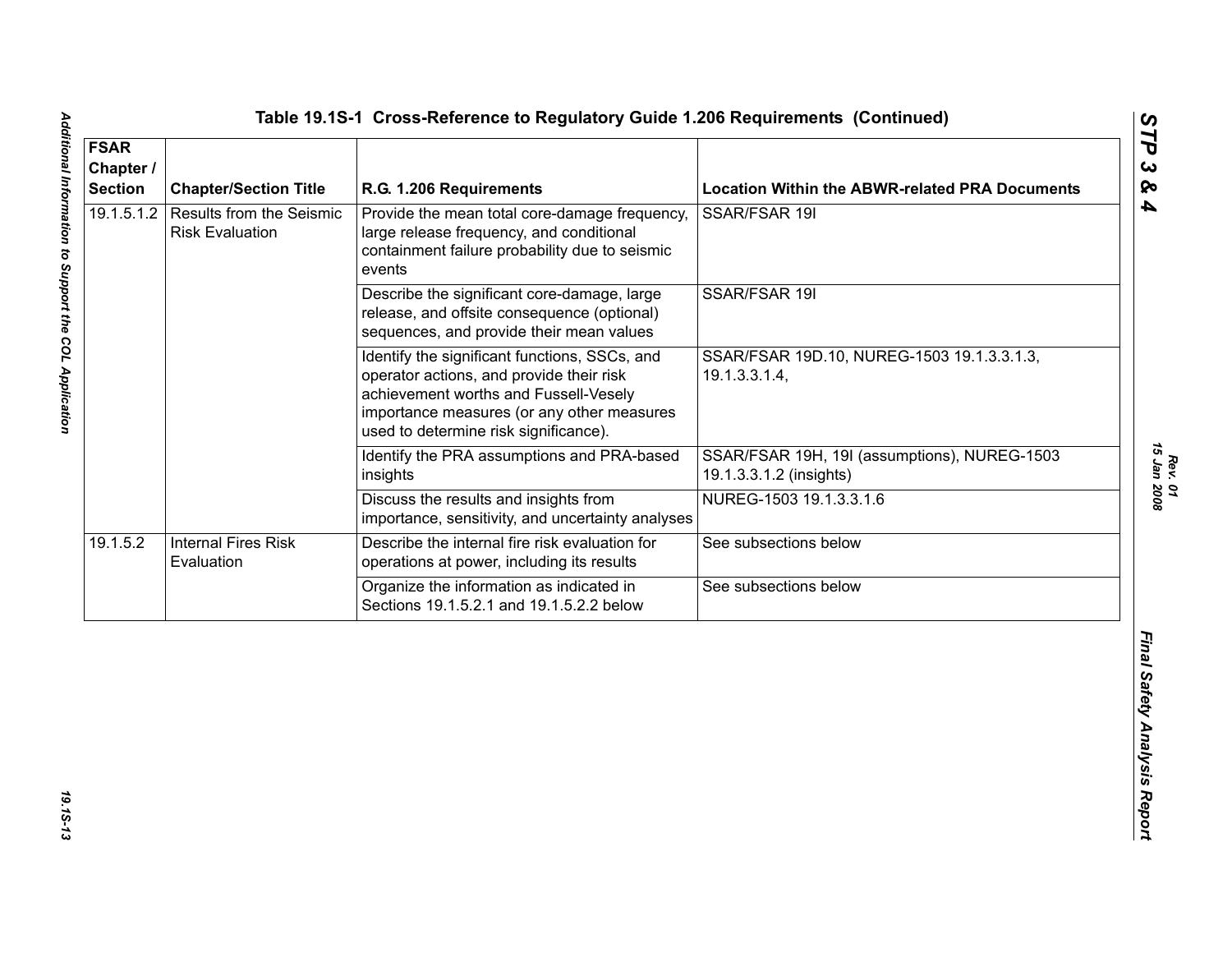|            | <b>FSAR</b><br>Chapter /<br><b>Section</b> | <b>Chapter/Section Title</b>                                                                                                           | R.G. 1.206 Requirements                                                                                                                                                                                                  | <b>Location Within the ABWR-related PRA Documents</b> |
|------------|--------------------------------------------|----------------------------------------------------------------------------------------------------------------------------------------|--------------------------------------------------------------------------------------------------------------------------------------------------------------------------------------------------------------------------|-------------------------------------------------------|
|            | 19.1.5.2.1                                 | Description of the Internal<br><b>Fire Risk Evaluation</b>                                                                             | Describe the internal fire analysis methodology<br>and approach, including the use of any<br>screening or bounding analyses                                                                                              | SSAR/FSAR 19.4.4, 19M                                 |
|            |                                            |                                                                                                                                        | Explain how the fire initiation frequencies were<br>estimated                                                                                                                                                            | SSAR/FSAR 19M                                         |
|            |                                            |                                                                                                                                        | Describe the propagation of fires, and identify<br>any computer codes used                                                                                                                                               | SSAR/FSAR 19M                                         |
|            |                                            |                                                                                                                                        | Describe the fire damage modeling, and identify<br>the specific fire-induced failure modes<br>considered in the evaluation                                                                                               | SSAR/FSAR 19M                                         |
|            |                                            |                                                                                                                                        | Describe the plant response analysis and<br>modeling                                                                                                                                                                     | SSAR/FSAR 19M                                         |
| 19.1.5.2.2 |                                            | Results from the Internal<br><b>Fire Risk Evaluation</b>                                                                               | Provide the total mean core-damage frequency,<br>large release frequency, and conditional<br>containment failure probability due to internal<br>fire events.                                                             | SSAR/FSAR 19.4.4, 19M                                 |
|            |                                            | Describe the significant core-damage, large<br>release, and offsite consequence (optional)<br>sequences, and provide their mean values | SSAR/FSAR 19M, NUREG-1503 19.1.3.3.2.1                                                                                                                                                                                   |                                                       |
|            |                                            |                                                                                                                                        | Identify the significant functions, SSCs, and<br>operator actions, and provide their risk<br>achievement worths and Fussell-Vesely<br>importance measures (or any other measures<br>used to determine risk significance) | NUREG-1503 19.1.3.3.2.3                               |
|            |                                            | Identify the PRA assumptions and PRA-based<br>insights.                                                                                | SSAR/FSAR 19M (assumptions), NUREG-1503,<br>19.1.3.3.2.2, 19.1.3.3.2.4 (insights)                                                                                                                                        |                                                       |
|            |                                            |                                                                                                                                        | Discuss the results and insights from<br>importance, sensitivity, and uncertainty analyses                                                                                                                               | NUREG-1503 19.1.3.3.2.5                               |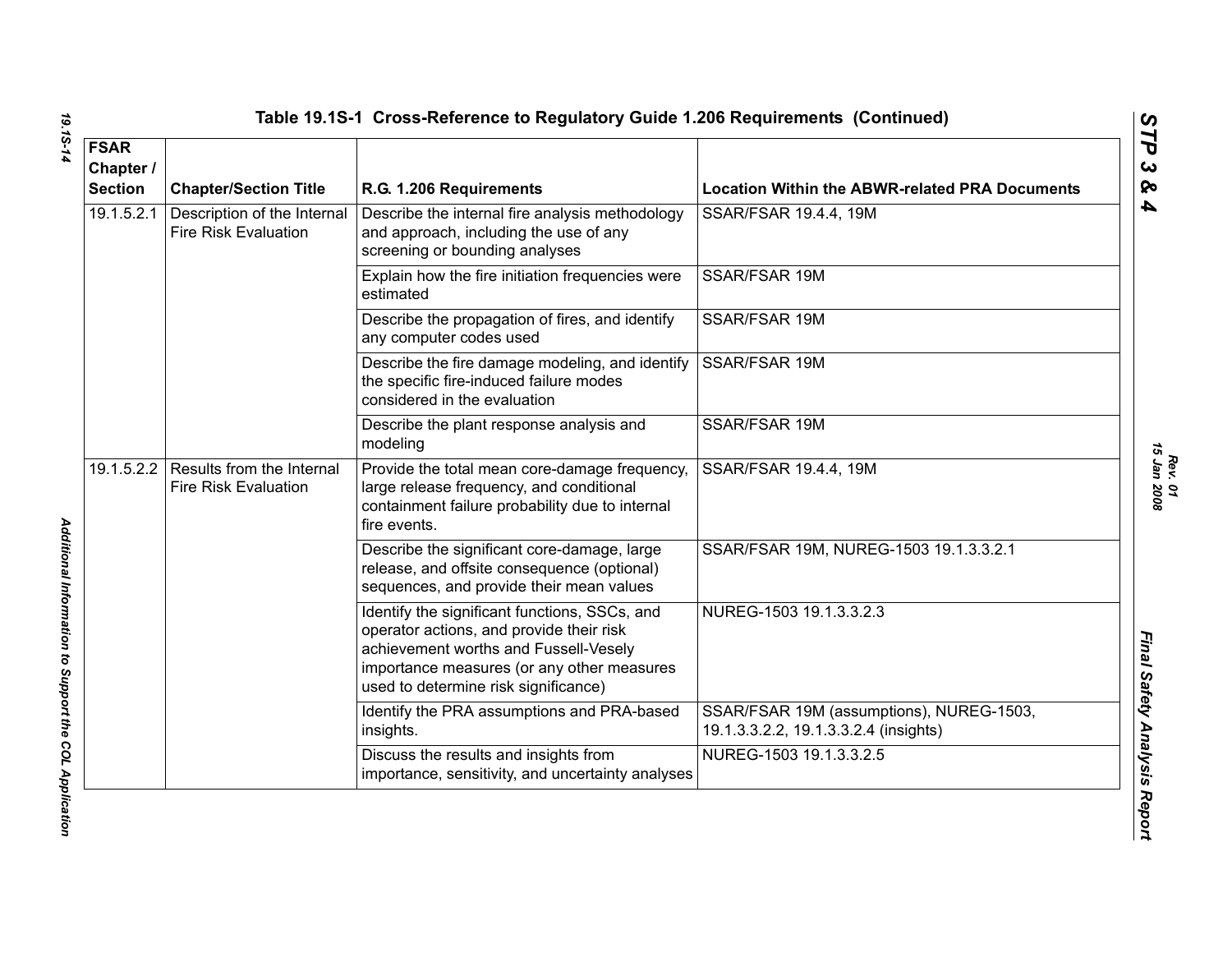| <b>FSAR</b><br>Chapter /<br><b>Section</b> | <b>Chapter/Section Title</b>                                           | R.G. 1.206 Requirements                                                             | <b>Location Within the ABWR-related PRA Documents</b> |
|--------------------------------------------|------------------------------------------------------------------------|-------------------------------------------------------------------------------------|-------------------------------------------------------|
| 19.1.5.3<br>to<br>19.1.5.N                 | <b>Other External Events</b><br><b>Risk Evaluations (as</b><br>needed) |                                                                                     | FSAR 19R for external flood                           |
| 19.1.5.3<br>to<br>19.1.5.N                 | <b>Other External Events</b><br><b>Risk Evaluations (as</b><br>needed) |                                                                                     | SSAR/FSAR 19.4.2 for tornado strike analysis          |
| 19.1.6                                     | Safety Insights from the<br>PRA for Other Modes of                     | Describe the risk evaluation for other modes of<br>operation, including its results | See subsections below                                 |
|                                            | Operation                                                              | Organize the information as indicated in<br>Sections 19.1.6.1 and 19.1.6.2 below    | See subsections below                                 |
|                                            |                                                                        |                                                                                     |                                                       |
|                                            |                                                                        |                                                                                     |                                                       |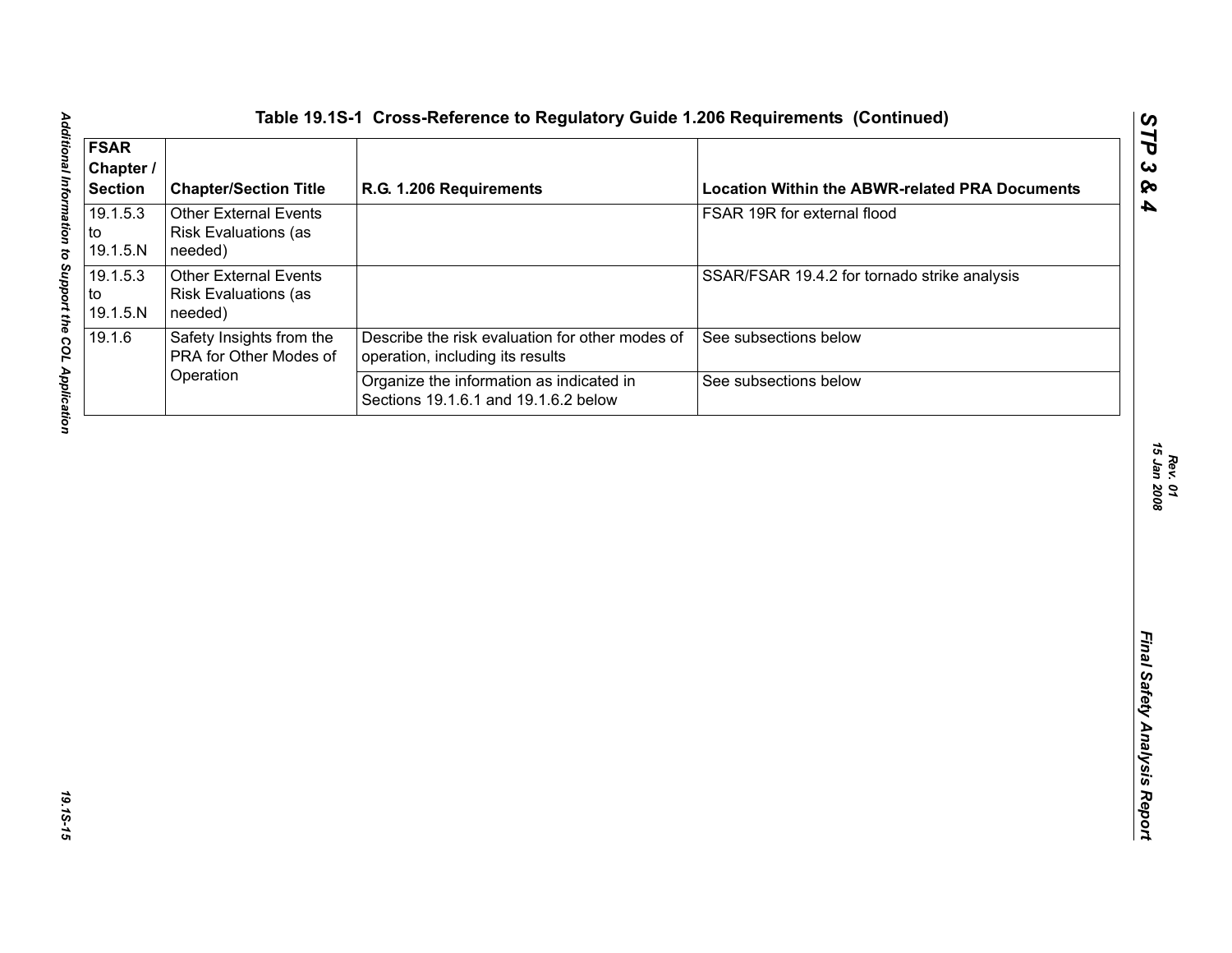| <b>FSAR</b>                                           |                                                                        |                                                                                                                                                                                                                                                                                                                                      |                                                                                                                                           |
|-------------------------------------------------------|------------------------------------------------------------------------|--------------------------------------------------------------------------------------------------------------------------------------------------------------------------------------------------------------------------------------------------------------------------------------------------------------------------------------|-------------------------------------------------------------------------------------------------------------------------------------------|
| Chapter /<br><b>Section</b>                           | <b>Chapter/Section Title</b>                                           | R.G. 1.206 Requirements                                                                                                                                                                                                                                                                                                              | <b>Location Within the ABWR-related PRA Documents</b>                                                                                     |
| 19.1.6.1                                              | Description of the Low-<br>Power and Shutdown<br><b>Operations PRA</b> | Identify and describe the other (non-full-power)<br>modes of operation addressed in the risk<br>evaluation                                                                                                                                                                                                                           | SSAR/FSAR 19.4.6                                                                                                                          |
|                                                       |                                                                        | If the evaluation of some modes is incorporated<br>into (or bounded by) the evaluations of other<br>modes, describe the methods used to conduct<br>the grouping and bounding analyses                                                                                                                                                | SSAR/FSAR 19L (qualitative evaluation)                                                                                                    |
|                                                       |                                                                        | Describe the methodology used to develop the<br>low-power and shutdown PRA models                                                                                                                                                                                                                                                    | SSAR/FSAR 19Q                                                                                                                             |
|                                                       |                                                                        | List the initiating events (internal and external)<br>that are addressed in the PRA                                                                                                                                                                                                                                                  | SSAR/FSAR 19L, 19Q (Note: initiating events are reviewed<br>and qualitatively evaluated. Only loss of DHR is<br>quantitatively evaluated) |
|                                                       |                                                                        | List the success criteria used to delineate<br>accident sequences, discuss how they were<br>determined, and identify any T-H codes used                                                                                                                                                                                              | SSAR/FSAR 19Q (for loss of DHR)                                                                                                           |
|                                                       |                                                                        | Summarize the accident sequences modeled in<br>the PRA.                                                                                                                                                                                                                                                                              | SSAR/FSAR 19Q (for loss of DHR)                                                                                                           |
| Additional Information to Support the COL Application |                                                                        | List the plant systems and associated functions<br>that are included in the PRA model                                                                                                                                                                                                                                                | SSAR/FSAR 19Q (for loss of DHR)                                                                                                           |
|                                                       |                                                                        | Identify the source of all numerical data<br>(initiating event frequencies, component failure<br>rates, equipment unavailabilities due to test or<br>maintenance, human error probabilities,<br>common-cause failure parameters, etc.),<br>especially for numerical data that is based on<br>expert judgement or expert elicitation. | SSAR/FSAR 19Q (for loss of DHR)                                                                                                           |
|                                                       |                                                                        | Identify the PRA software platform used to<br>construct the model                                                                                                                                                                                                                                                                    | <b>SSAR 19D.2.3</b>                                                                                                                       |
|                                                       |                                                                        | State the truncation frequency used to solve the<br>PRA model                                                                                                                                                                                                                                                                        | SSAR/FSAR 19D.10                                                                                                                          |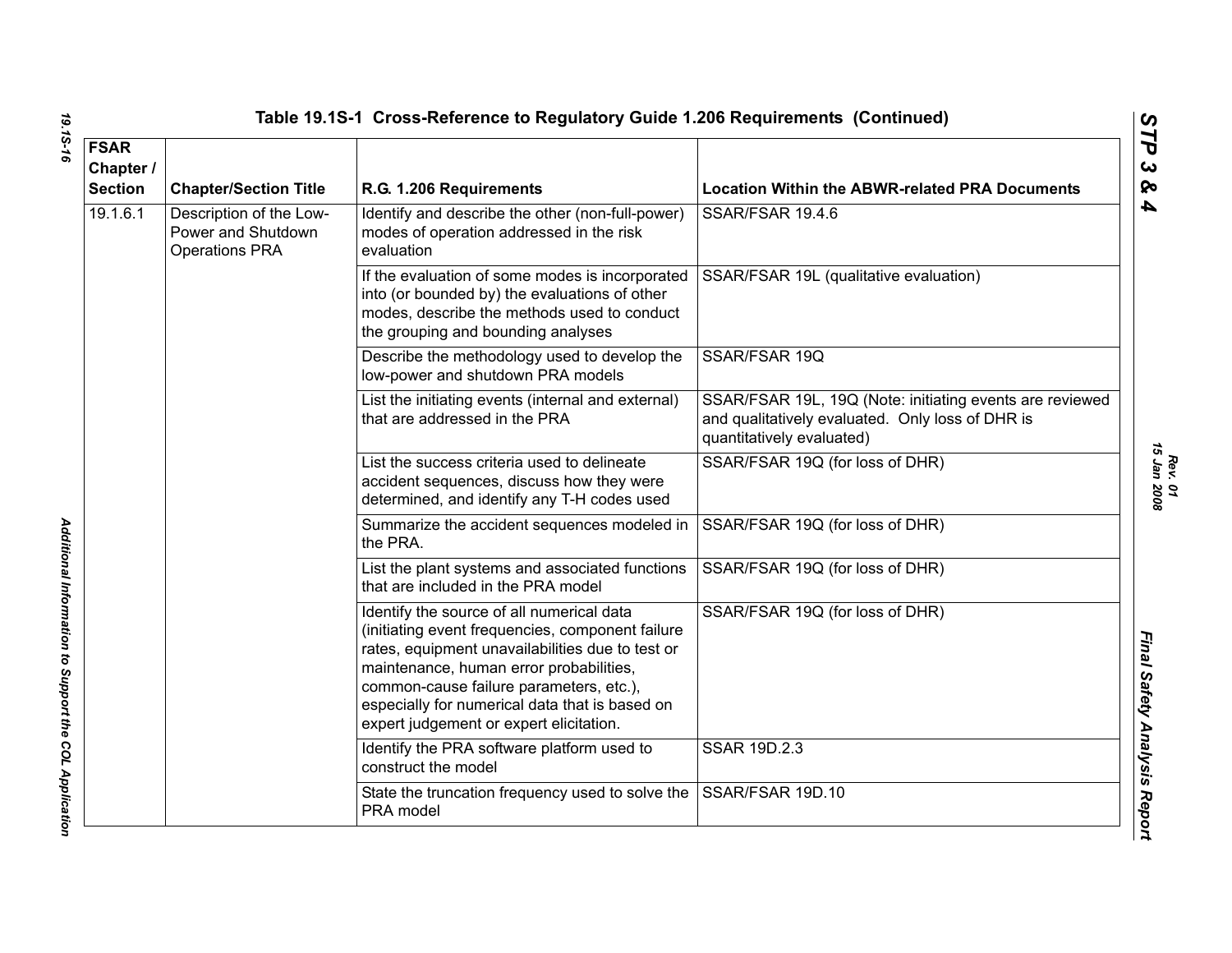| <b>FSAR</b><br>Chapter /<br><b>Section</b> | <b>Chapter/Section Title</b>                            | R.G. 1.206 Requirements                                                                                                                                                                                                                                      | <b>Location Within the ABWR-related PRA Documents</b>                    |
|--------------------------------------------|---------------------------------------------------------|--------------------------------------------------------------------------------------------------------------------------------------------------------------------------------------------------------------------------------------------------------------|--------------------------------------------------------------------------|
| 19.1.6.2                                   | Results from the Low-                                   | Provide the total mean core-damage frequency                                                                                                                                                                                                                 | SSAR/FSAR 19Q (for loss of DHR)                                          |
|                                            | Power and Shutdown<br><b>Operations PRA</b>             | For each plant operating state, describe the<br>significant core-damage, large release, and<br>offsite consequence (optional) sequences, and<br>provide their mean values                                                                                    | N/A, see NUREG-1503 19.1.3.4.1                                           |
|                                            |                                                         | For each plant operating state, identify the<br>significant initiating events, including both<br>internal and external events, and provide their<br>percent contributions to the total core-damage<br>frequency and the large release frequency              | N/A, see NUREG-1503 19.1.3.4.1                                           |
|                                            |                                                         | For each plant operating state, identify the<br>significant functions, SSCs, and operator<br>actions, and provide their risk achievement<br>worths and Fussell-Vesely importance<br>measures (or any other measures used to<br>determine risk significance). | SSAR/FSAR 19.12, 19K, 19.8, 19D.7.4.5, 19D.7.7,<br>NUREG-1503 19.1.3.4.4 |
|                                            |                                                         | Identify the PRA assumptions and PRA-based<br>insights                                                                                                                                                                                                       | SSAR/FSAR 19Q                                                            |
|                                            |                                                         | Discuss the results and insights from<br>importance, sensitivity, and uncertainty analyses                                                                                                                                                                   | NUREG-1503 19.1.3.4.7                                                    |
| 19.1.7                                     | PRA-Related Input to<br>Other Programs and<br>Processes | Describe the specific PRA-related inputs<br>provided to the programs identified in Section<br>19.1.1                                                                                                                                                         | SSAR/FSAR 19K                                                            |
|                                            |                                                         | Provide cross-references to the specific<br>sections that describe and evaluate each of<br>these programs.                                                                                                                                                   | SSAR/FSAR 19.8 Table 19.8-1 to 19.8-7                                    |

19.15-17

*Rev. 01*<br>15 Jan 2008 *15 Jan 2008*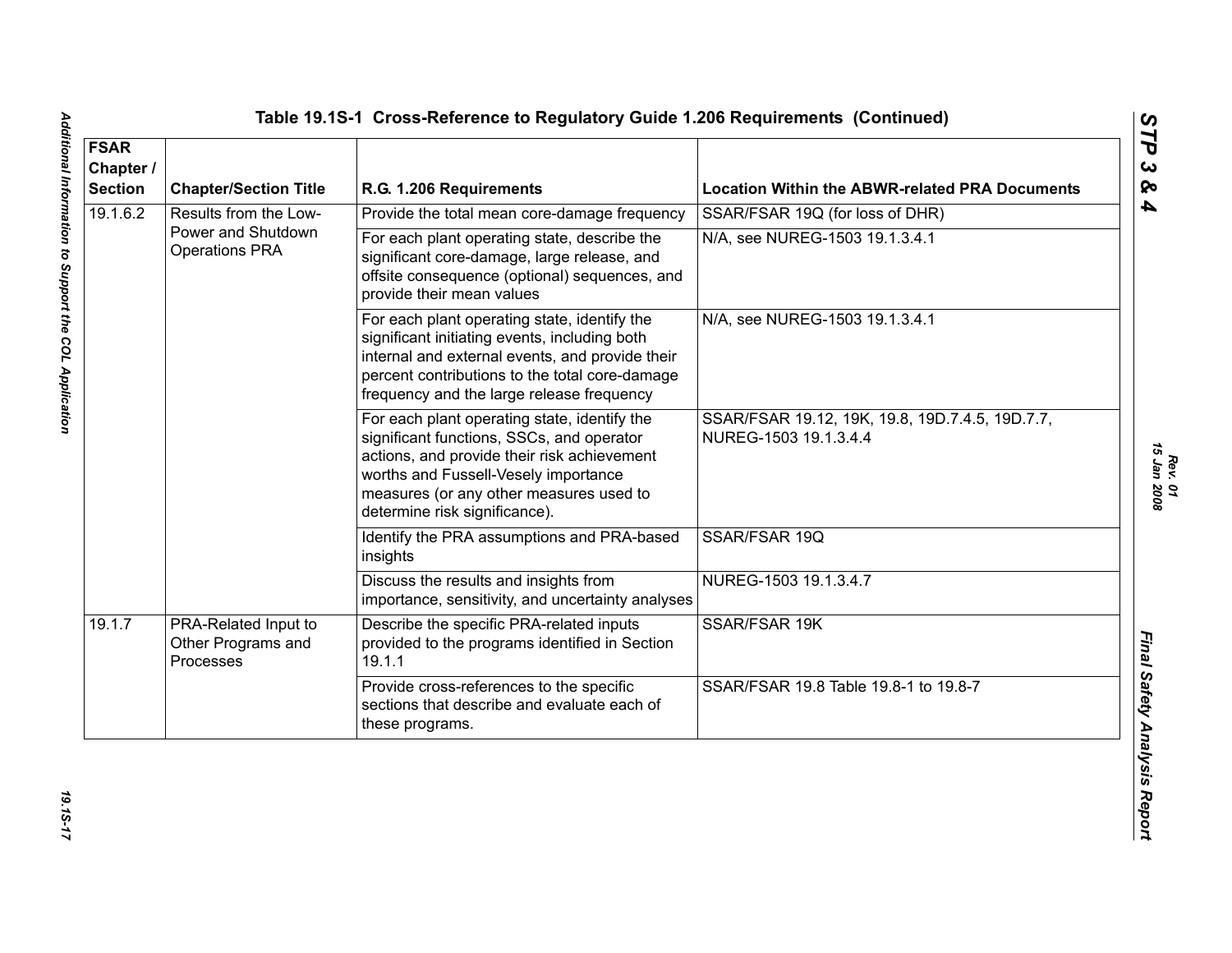| <b>FSAR</b><br>Chapter /<br><b>Section</b> | <b>Chapter/Section Title</b>                                                        | R.G. 1.206 Requirements                                                                                                                                                                                       | <b>Location Within the ABWR-related PRA Documents</b>                                       |
|--------------------------------------------|-------------------------------------------------------------------------------------|---------------------------------------------------------------------------------------------------------------------------------------------------------------------------------------------------------------|---------------------------------------------------------------------------------------------|
| 19.1.7.1                                   | PRA Input to Design<br>Programs and Processes                                       | Discuss PRA-based insights identified during<br>the design development that ensure the<br>assumptions made in the PRA will remain valid<br>for the as-to-be-built, as-to-be-operated plant                    | SSAR/FSAR 19.8, 19.11                                                                       |
|                                            |                                                                                     | Include assumptions regarding SSC and<br>operator performance and reliability, ITAACs,<br>interface requirements; COL action items; plant<br>features, design and operational programs, and<br>other factors. | SSAR/FSAR 19.7, 19.11, Table 19.8-1 to 19.8-7                                               |
| 19.1.7.2                                   | PRA Input to the<br>Maintenance Rule<br>Implementation                              | No specific requirements noted                                                                                                                                                                                | <b>FSAR 17.6</b>                                                                            |
| 19.1.7.3                                   | PRA Input to the Reactor<br><b>Oversight Process</b>                                | No specific requirements noted                                                                                                                                                                                | Refer to the other programs                                                                 |
| 19.1.7.4                                   | PRA Input to the<br>Reliability Assurance<br>Program                                | No specific requirements noted                                                                                                                                                                                | SSAR/FSAR 17.4 and 19K                                                                      |
| 19.1.7.5                                   | PRA Input to the<br>Regulatory Treatment of<br>Nonsafety-Related<br>Systems Program | No specific requirements noted                                                                                                                                                                                | N/A; RTNSS is only applicable to passive plants and<br>therefore does not apply to the ABWR |
| 19.1.7.N                                   | PRA Input to [Other<br>Program or Process]                                          | No specific requirements noted                                                                                                                                                                                | None                                                                                        |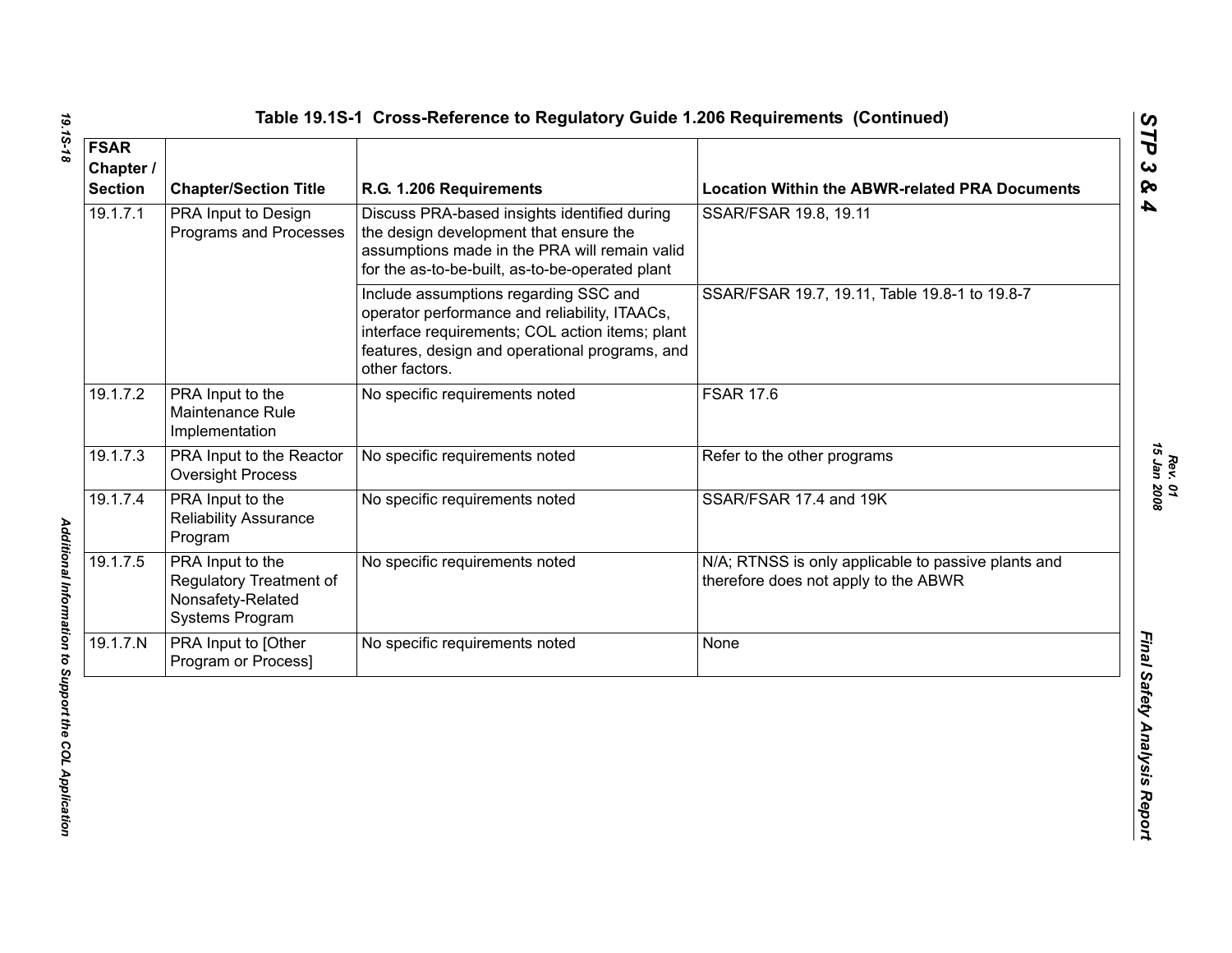| <b>FSAR</b><br>Chapter /<br><b>Section</b> | <b>Chapter/Section Title</b>    | R.G. 1.206 Requirements                                                                   | <b>Location Within the ABWR-related PRA Documents</b>                                                                                                                                                                                                                                                                                                                                                                                                                                       |
|--------------------------------------------|---------------------------------|-------------------------------------------------------------------------------------------|---------------------------------------------------------------------------------------------------------------------------------------------------------------------------------------------------------------------------------------------------------------------------------------------------------------------------------------------------------------------------------------------------------------------------------------------------------------------------------------------|
| 19.1.8                                     | <b>Conclusions and Findings</b> | Provide a conclusion that the PRA has been<br>used as discussed in Section C.I.19.2       | The level of detail and approaches used were consistent<br>with the guidance contained in C.I.19.2 of RG 1.206 with the<br>exception of passive plant specific issue of the regulatory<br>treatment of nonsafety systems (which is not applicable to<br>the ABWR), and the actual section updates for site specific<br>information contained in the STP COLA, the major goals<br>listed are addressed as indicated in FSAR sections 19.8,<br>19D.7, 19.6.2, 19.6.8 19.8, 19.7, 19.4S, 19.11 |
|                                            |                                 | Provide a conclusion that the results of the PRA<br>support the decision to issue the COL | The design PRA was updated with site-specific and refined<br>system, structure and component design information to<br>support issuance of the STP COLA.                                                                                                                                                                                                                                                                                                                                     |
|                                            |                                 |                                                                                           |                                                                                                                                                                                                                                                                                                                                                                                                                                                                                             |
|                                            |                                 |                                                                                           |                                                                                                                                                                                                                                                                                                                                                                                                                                                                                             |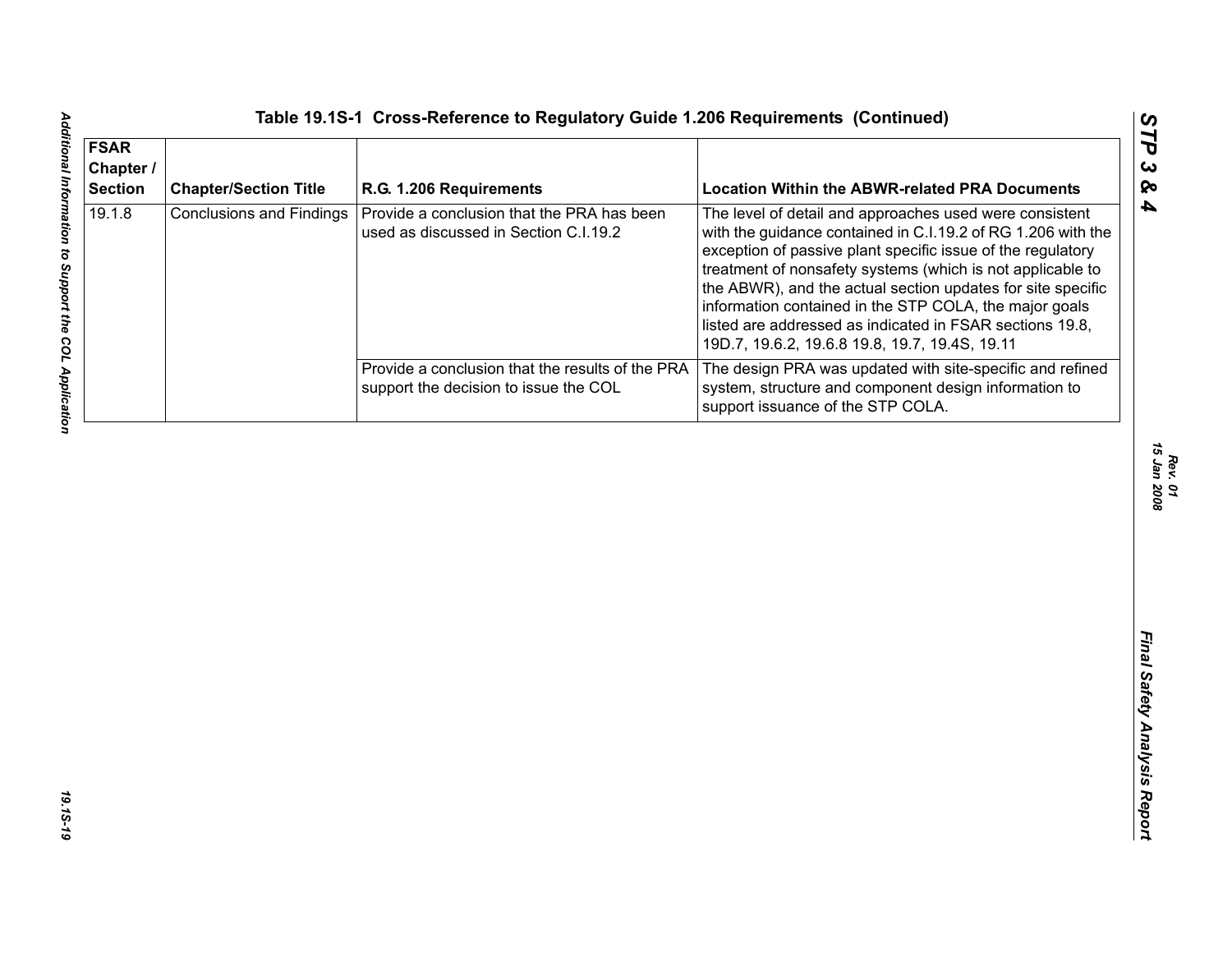| <b>FSAR</b><br>Chapter /<br><b>Section</b> | <b>Chapter/Section Title</b>  | R.G. 1.206 Requirements                                                                                                                                                                                                                                                                                                                                                                                                                                                                                                                                                                                                                                                                                                                                        | <b>Location Within the ABWR-related PRA Documents</b> |
|--------------------------------------------|-------------------------------|----------------------------------------------------------------------------------------------------------------------------------------------------------------------------------------------------------------------------------------------------------------------------------------------------------------------------------------------------------------------------------------------------------------------------------------------------------------------------------------------------------------------------------------------------------------------------------------------------------------------------------------------------------------------------------------------------------------------------------------------------------------|-------------------------------------------------------|
| 19.2                                       | Severe Accident<br>Evaluation | Describe the design features to prevent and<br>mitigate severe accidents, in accordance with<br>the requirements in 10 CFR 52.47(23) or 10<br>CFR 52.79(a)(38), for a DC or a COL<br>application, respectively. These features should<br>specifically address the issues identified in<br>SECY-90-016 and SECY-93-087, which the<br>Commission approved in related SRMs dated<br>June 26, 1990, and July 21, 1993, respectively,<br>for prevention (e.g., ATWS, mid-loop operation,<br>SBO, fire protection, and intersystem LOCA)<br>and mitigation (e.g., hydrogen generation and<br>control, core debris coolability, high-pressure<br>core melt ejection, containment performance,<br>dedicated containment vent penetration,<br>equipment survivability). | SSAR/FSAR 19.7.3, 19.8, 19.8.1.3, 19E.2               |
|                                            |                               | In addition, the design should satisfy the<br>requirements of 10 CFR 52.47(8) or 10 CFR<br>52.79(a)(17), for a DC or a COL application,<br>respectively. In particular, both regulations<br>invoke 10 CFR 50.34 $(f)(1)(i)$ to specify that a<br>design-specific or plant-specific PRA should be<br>performed to seek improvements in core heat<br>removal system reliability and containment heat<br>removal system reliability that are significant<br>and practical and do not excessively impact the<br>plant                                                                                                                                                                                                                                              | SSAR/FSAR 19.3, 19.7, 19.13.2, 19E.2 SSAR 19D.5.2     |
| 19.2.1                                     | Introduction                  | Provide a description of the severe accident<br>evaluation                                                                                                                                                                                                                                                                                                                                                                                                                                                                                                                                                                                                                                                                                                     | SSAR/FSAR 19.2                                        |

*Rev. 01*<br>15 Jan 2008 *15 Jan 2008*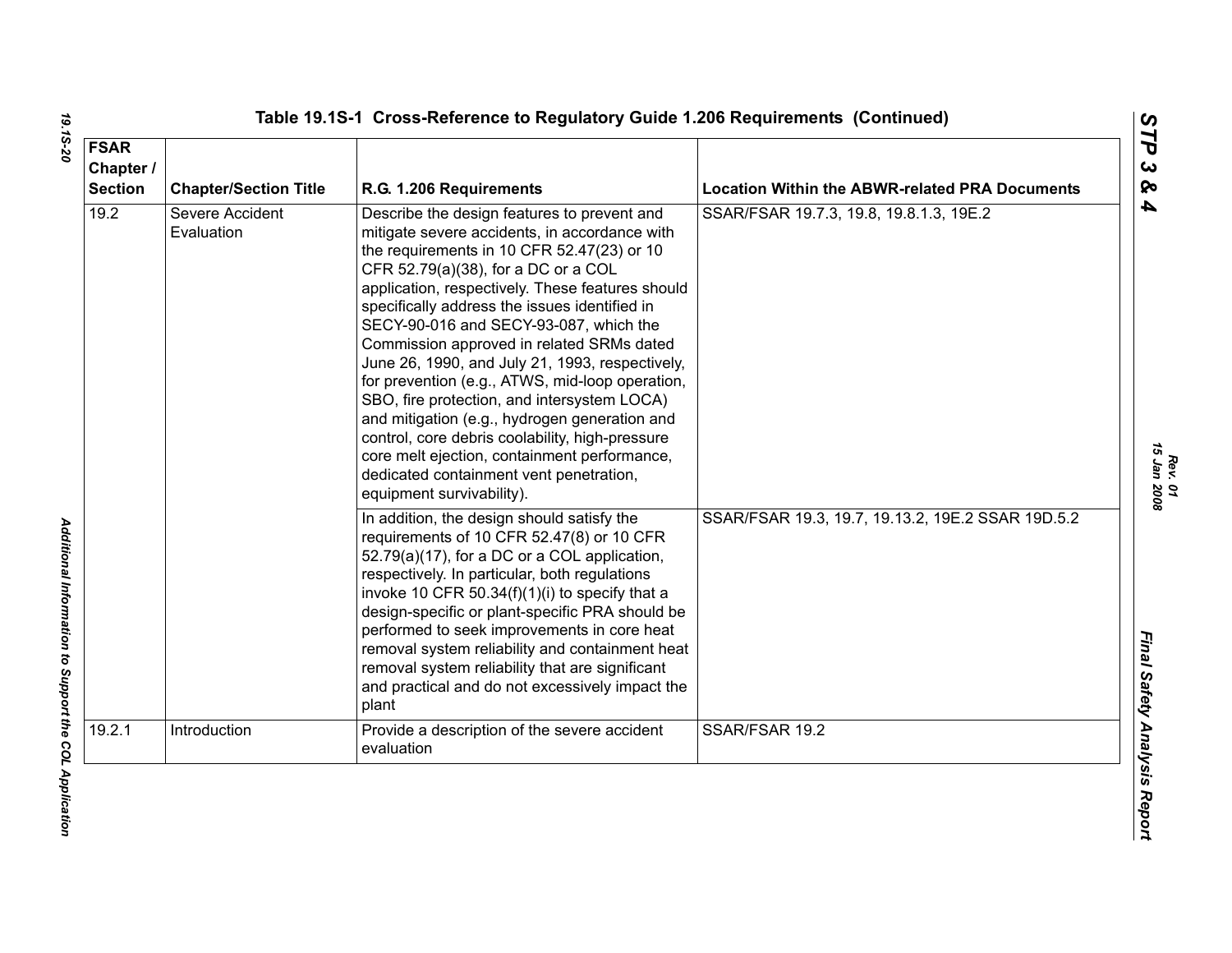| <b>FSAR</b><br>Chapter /<br><b>Section</b> | <b>Chapter/Section Title</b>          | R.G. 1.206 Requirements                                                                                                                                                                                                                                                                                                                                                           | <b>Location Within the ABWR-related PRA Documents</b>              |
|--------------------------------------------|---------------------------------------|-----------------------------------------------------------------------------------------------------------------------------------------------------------------------------------------------------------------------------------------------------------------------------------------------------------------------------------------------------------------------------------|--------------------------------------------------------------------|
| 19.2.2                                     | Severe Accident<br>Prevention         | Provide a deterministic evaluation to show how<br>the plant's severe accident preventive features<br>would cope with the following events:<br><b>ATWS</b><br>$\blacksquare$<br><b>Mid-Loop Operations</b><br><b>SBO</b><br>$\blacksquare$<br><b>Fire Protection</b><br>$\blacksquare$<br>Intersystem LOCA<br>п<br>Describe other Severe Accident<br><b>Preventive Features</b>    | SSAR/FSAR 19.7.3, 19.6, 19.8, 19E.2.1.2.2, 19E.2, 19M,<br>19K      |
| 19.2.3                                     | Severe Accident                       | Provide an Overview of the Containment Design                                                                                                                                                                                                                                                                                                                                     | SSAR/FSAR 19F                                                      |
|                                            | Mitigation                            | Describe Severe Accident Progression, both In-<br>and Ex-Vessel                                                                                                                                                                                                                                                                                                                   | SSAR/FSAR 19E.2.1.2.3.1.2, 19E.2.1.2.3.1.3                         |
|                                            |                                       | Describe Severe Accident Mitigation Features<br>for External Reactor Vessel Cooling, Hydrogen<br>Generation and Control, Core Debris Coolability,<br>High-Pressure Melt Ejection, Fuel-Coolant<br>Interactions, Containment Bypass (including<br>Steam Generator Tube Rupture and Intersystem<br>LOCA), Equipment Survivability, and Other<br>Severe Accident Mitigation Features | SSAR/FSAR 19.7.5, 19E.2.1.2.3.2.2 to 19E.2.1.2.3.4,<br>19E.2.1.2.3 |
| 19.2.4                                     | Containment Performance<br>Capability | Address the containment performance goals<br>identified in SECY-93-087 and SECY-90-016, as<br>approved by the associated SRMs.                                                                                                                                                                                                                                                    | SSAR/FSAR 19.8                                                     |

*Additional Information to Support the COL Application 19.1S-21* 19.15-21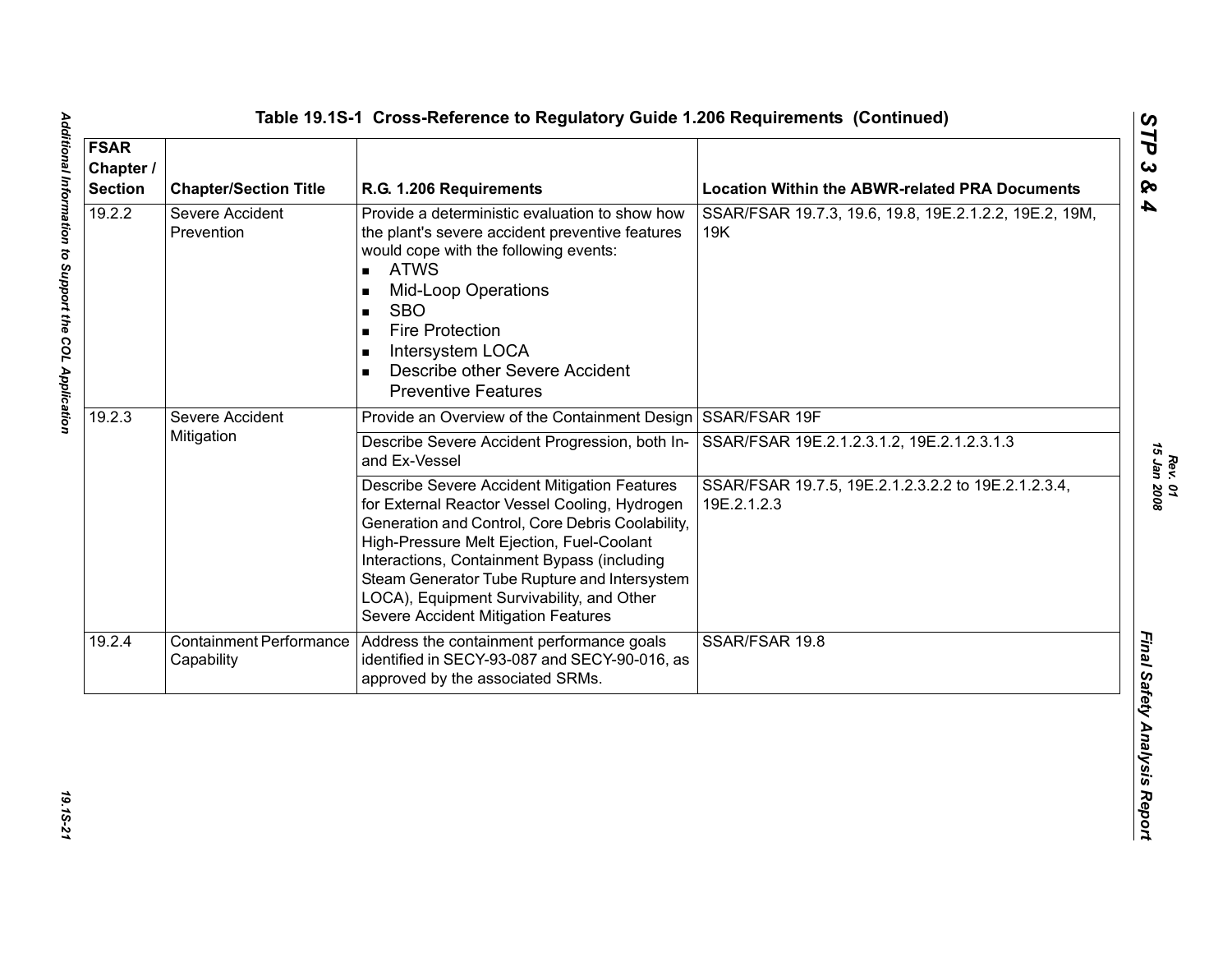| <b>FSAR</b><br>Chapter /<br><b>Section</b> | <b>Chapter/Section Title</b>                                                      | R.G. 1.206 Requirements                                                                                                                                                                                                                                                                                                                                   | <b>Location Within the ABWR-related PRA Documents</b> |
|--------------------------------------------|-----------------------------------------------------------------------------------|-----------------------------------------------------------------------------------------------------------------------------------------------------------------------------------------------------------------------------------------------------------------------------------------------------------------------------------------------------------|-------------------------------------------------------|
| 19.2.5                                     | <b>Accident Management</b>                                                        | Describe those actions taken during the course<br>of an accident by the plant operating and<br>technical staff to (1) prevent core damage, (2)<br>terminate the progress of core damage if it<br>begins and retain the core within the reactor<br>vessel, (3) maintain containment integrity as<br>long as possible, and (4) minimize offsite<br>releases | SSAR 19D.7, 19E.2                                     |
| 19.2.6                                     | <b>Consideration of Potential</b><br>Design Improvements<br>Under 10 CFR 50.34(f) | Describe how the requirement of 10 CFR<br>50.34(f)(1)(l) has been met                                                                                                                                                                                                                                                                                     | SSAR 19.7, 19P                                        |
| 19.2.6.1                                   | Introduction                                                                      | No specific requirements noted                                                                                                                                                                                                                                                                                                                            | SSAR/FSAR 19A.2.1,                                    |
| 19.2.6.2                                   | <b>Estimate of Risk for</b><br>Design                                             | No specific requirements noted                                                                                                                                                                                                                                                                                                                            | FSAR 19A.2.1                                          |
| 19.2.6.3                                   | <b>Identification of Potential</b><br>Design Improvements                         | No specific requirements noted                                                                                                                                                                                                                                                                                                                            | FSAR 19A.2.1                                          |
| 19.2.6.4                                   | <b>Risk Reduction Potential</b><br>of Design Improvements                         | No specific requirements noted                                                                                                                                                                                                                                                                                                                            | <b>FSAR 19A.2.1</b>                                   |
| 19.2.6.5                                   | Cost Impacts of Candidate<br>Design Improvements                                  | No specific requirements noted                                                                                                                                                                                                                                                                                                                            | FSAR 19A.2.1                                          |
| 19.2.6.6                                   | Cost-Benefit Comparison                                                           | No specific requirements noted                                                                                                                                                                                                                                                                                                                            | <b>FSAR 19A.2.1</b>                                   |
| 19.2.6.7                                   | Conclusions                                                                       | No specific requirements noted                                                                                                                                                                                                                                                                                                                            | <b>FSAR 19A.2.1</b>                                   |
| 19.3                                       | Open, Confirmatory, and<br><b>COL Action Items</b><br>Identified as Unresolved    | N/A                                                                                                                                                                                                                                                                                                                                                       |                                                       |
| 19.3.1                                     | Resolution of Open Items                                                          | No specific requirements noted                                                                                                                                                                                                                                                                                                                            | <b>FSAR 19.9</b>                                      |
| 19.3.2                                     | Resolution of<br>Confirmatory Items                                               | No specific requirements noted                                                                                                                                                                                                                                                                                                                            | <b>FSAR 19.9</b>                                      |

Additional Information to Support the COL Application